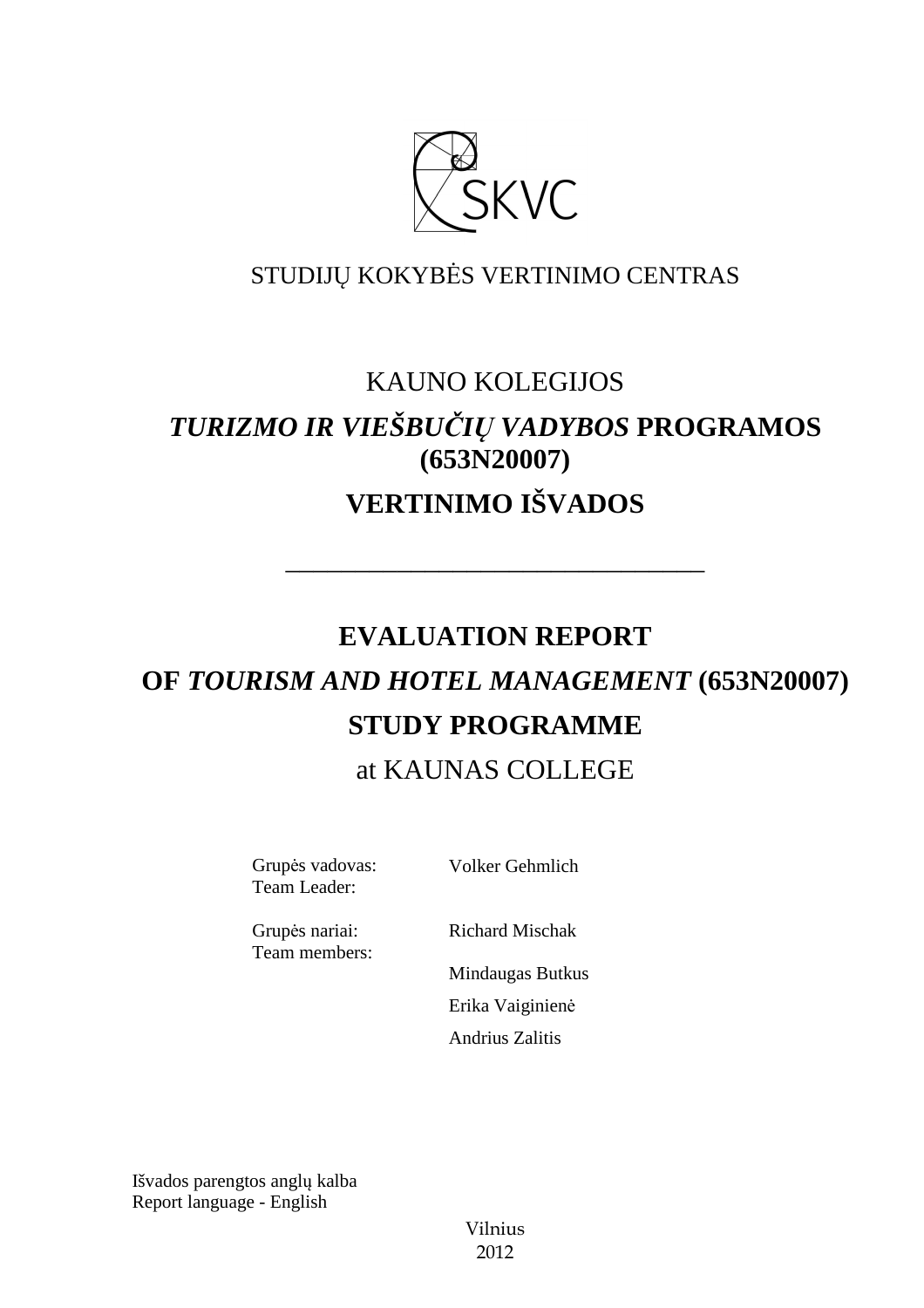#### **DUOMENYS APIE ĮVERTINTĄ PROGRAMĄ**

| Studijų programos pavadinimas                           | Turizmo ir viešbučių vadyba     |
|---------------------------------------------------------|---------------------------------|
| Valstybinis kodas                                       | 653N20007                       |
| Studijų sritis                                          | Socialiniai mokslai             |
| Studijų kryptis                                         | Vadyba                          |
| Studijų programos rūšis                                 | Koleginės studijos              |
| Studijų pakopa                                          | Pirmoji (profesinis bakalauras) |
| Studijų forma (trukmė metais)                           | Nuolatinė (3), ištęstinė (4)    |
| Studijų programos apimtis kreditais                     | 180                             |
| Suteikiamas laipsnis ir (ar) profesinė<br>kvalifikacija | Vadybos profesinis bakalauras   |
| Studijų programos įregistravimo data                    | 2000-09-21 Nr. 1182             |

#### **INFORMATION ON ASSESSED STUDY PROGRAMME**

–––––––––––––––––––––––––––––––

| Name of the study programme.                           | <b>Tourism and Hotel Management</b>        |
|--------------------------------------------------------|--------------------------------------------|
| State code                                             | 653N20007                                  |
| Study area                                             | Social sciences                            |
| Study field                                            | Management                                 |
| Kind of the study programme.                           | <b>Collegial Studies</b>                   |
| Level of studies                                       | First (professional bachelor)              |
| Study mode (length in years)                           | Full-time $-3$ years, part-time $-4$ years |
| Scope of the study programme in credits                | 180                                        |
| Degree and (or) professional qualifications<br>awarded | Professional Bachelor in Management        |
| Date of registration of the study programme            | 2000-09-21 No. 1182                        |

Studijų kokybės vertinimo centras

The Centre for Quality Assessment in Higher Education

©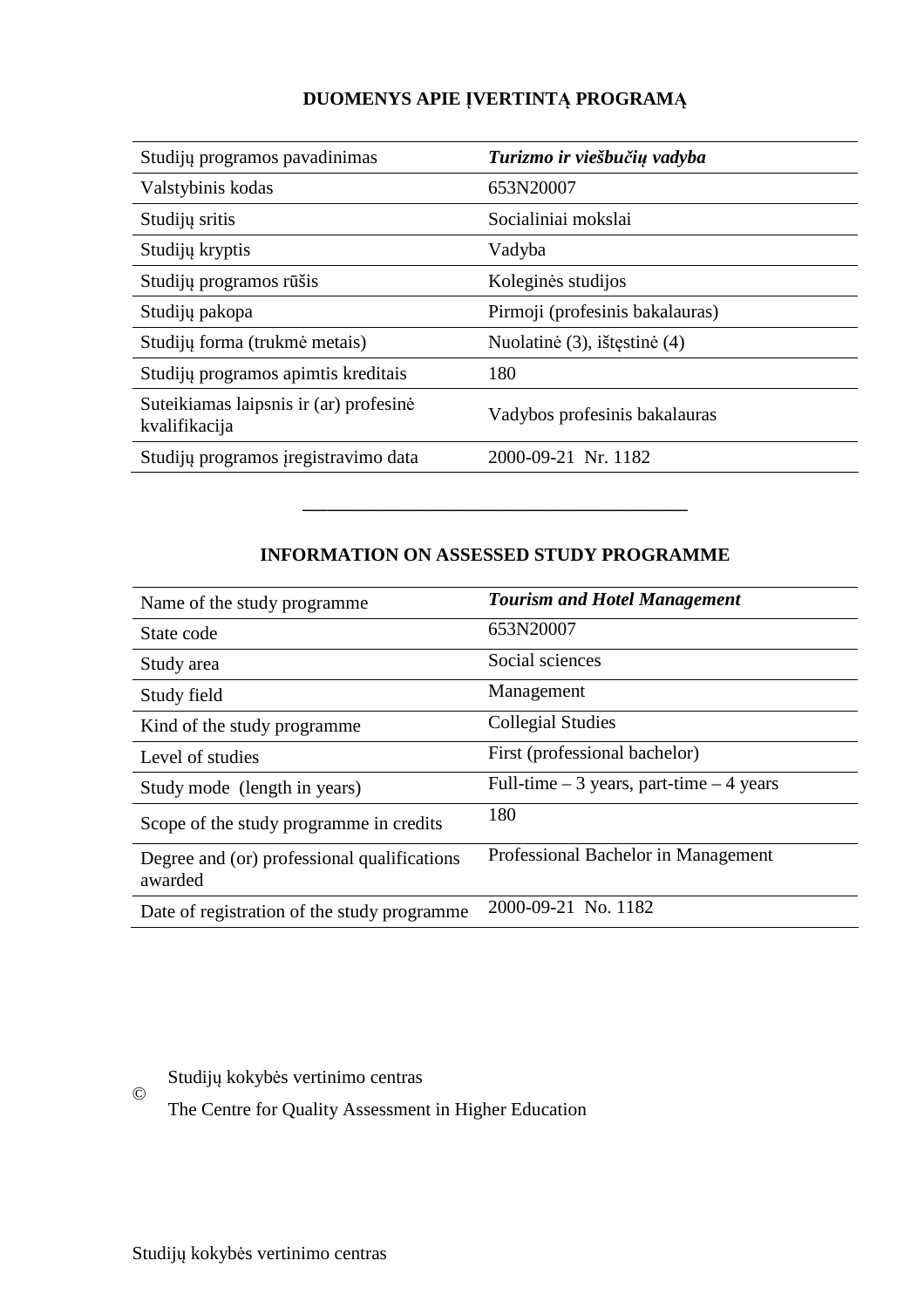## **CONTENTS**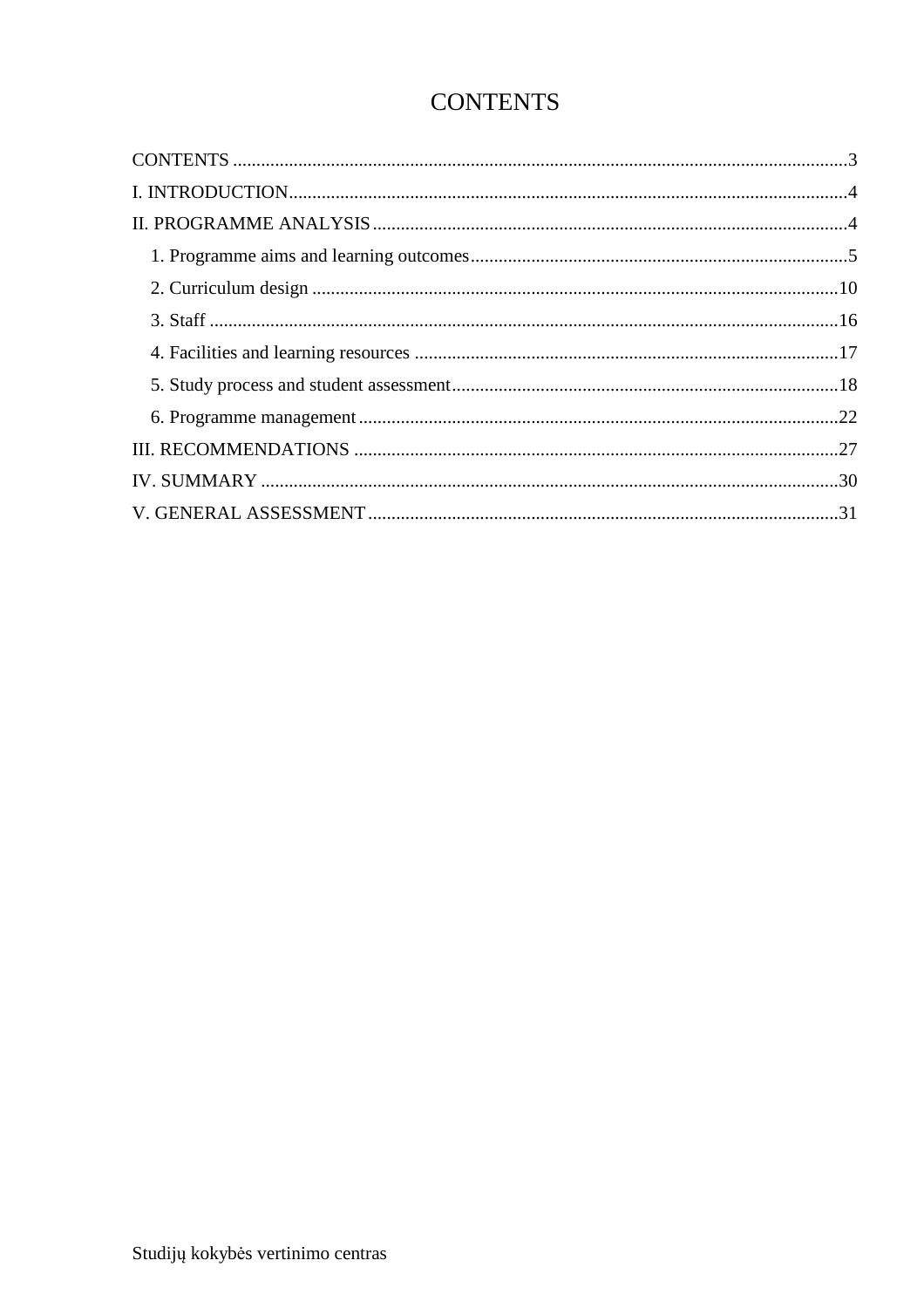#### **I. INTRODUCTION**

#### **General Background**

Kauno kolegija/Kaunas College (hereafter - KK) was established on 1 September 2000 after the binary higher education system consisting of two types of higher education provided by colleges and universities was introduced in Lithuania and even in the Baltic area. Today Kauno kolegija/Kaunas College is one of the largest colleges in Lithuania, with a community of over 7 600 students and about 1000 employees, 558 lecturers among them (data of September, 2012). Over 1,800 students graduate from the university every year. The university has 7 faculties and 2 regional departments which are established in 14 buildings.

Currently, there are the following faculties in Kaunas College– Faculty of Economics and Law, J. Vienozinskis Faculty of Arts, Faculty of Landscape, Faculty of Technologies, Faculty of Health Care, Faculty of Business Management, Kedainiai J. Radvila Faculty – and departments in Taurage and Druskininkai. They are the main divisions of the applied research and study process organization.

The mission of KK is to implement high-quality studies of higher education, focused on practical activity and students' and public needs, to develop applied research and professional art, and to take an active part in international area of higher education.

The group of experts appointed by the Centre for Quality Assessment in Higher Education (SKVC) visited Kauno Kolegija with the aim to facilitate the improvement of their study programmes and to help Kauno Kolegija to create a culture of quality assurance, as well as to evaluate how the quality of the study programme *Tourism and Hotel Management (THM)* meets the relevant legal requirements and the provisions of the European Higher Education Area. The programme is located within the Faculty of Business Management, one of seven faculties in the College, spread across three locations.

The current evaluation was conducted February 5th 2013 by a panel of experts from Germany, Austria and Lithuania, including a student representative and an expert from industry. During the visit experts had meetings with the managing team of the KK and the managing team of Business Management faculty. Self-analysis report and the quality of the *Business Management* and *Tourism and Hotel Management* study programs were discussed with the self-evaluation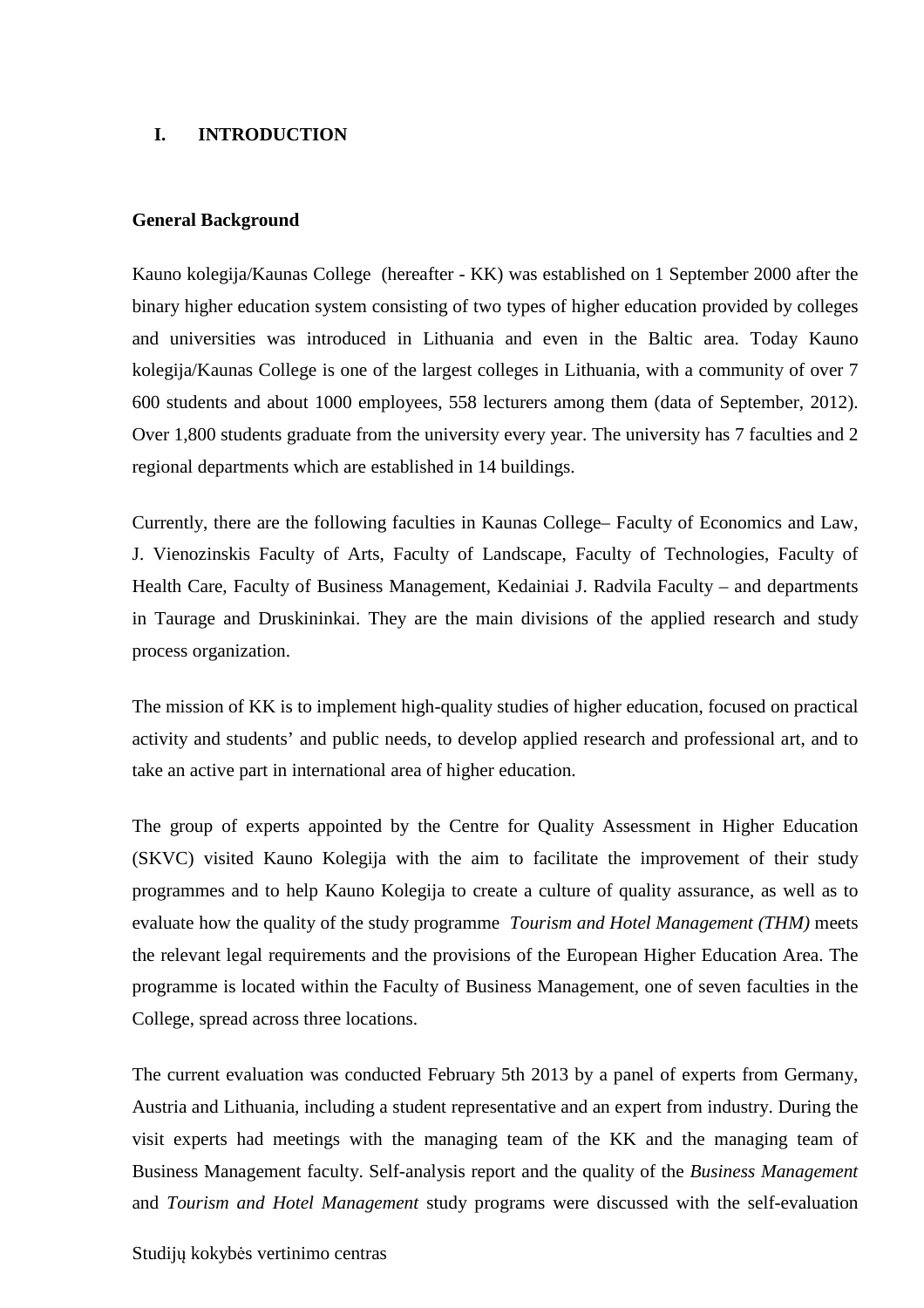report team, lecturers of the program, students, Alumni and social partners. Experts were introduced with the premises of the Business Management faculty and had possibility to evaluate the quality of students' final thesis and some examples of students' works.

Self-analysis report (SAR) was prepared according to the requirements of the Centre for Quality Assessment in Higher Education. It provides all the needed information for the evaluation. Selfanalysis report contains information of previous evaluation which is provided in the Annex; however self-analysis report text does not show connectivity with the implementation of recommendations of previous evaluation.

#### **II. PROGRAMME ANALYSIS**

#### *Introductory Remark*

When preparing the site visit the experts were wondering whether there was no overriding instituional framework reflecting the strategy on the basis of a mission and vision for the whole institution. In the first meeting the Rector pointed out that there was a Strategy 2020 which was handed out to the experts in one of the following sessions. The strategy 2020 does not mention the various campuses at all. They speak of an integrated strategy 2020 but it is left open to whom the mission, vision and values relate. Even the chapter "Our Institution Today" (pager 17) does not relate directly to the campuses in Tauragé and Druskininkai. It is only mentioned that the institution has 7 faculties and two regional departments. Looking at the information booklet delivered by the Department of International Relations (just to indicate possible misunderstandings: is this one of the two regional departments?), seven Faculties are listed but only one Department (Tauragé, supposedly a regional one).

Another contradiction between the strategy paper and the information brochure relates to the study-programmes taught in English. Whereas the brochure lists 8 programmes, the strategy outline mentions two only.

Adding to this were remarks in other faculties / departments which highlighted their separate role hinting at independence, not necessarily in line with the aspiration of an integrated university of applied sciences.

Also, it was pointed out that the professional bachelor programmes offered were at level 6b of the European Qualifications Framework for Higher Education. It is correct that there was a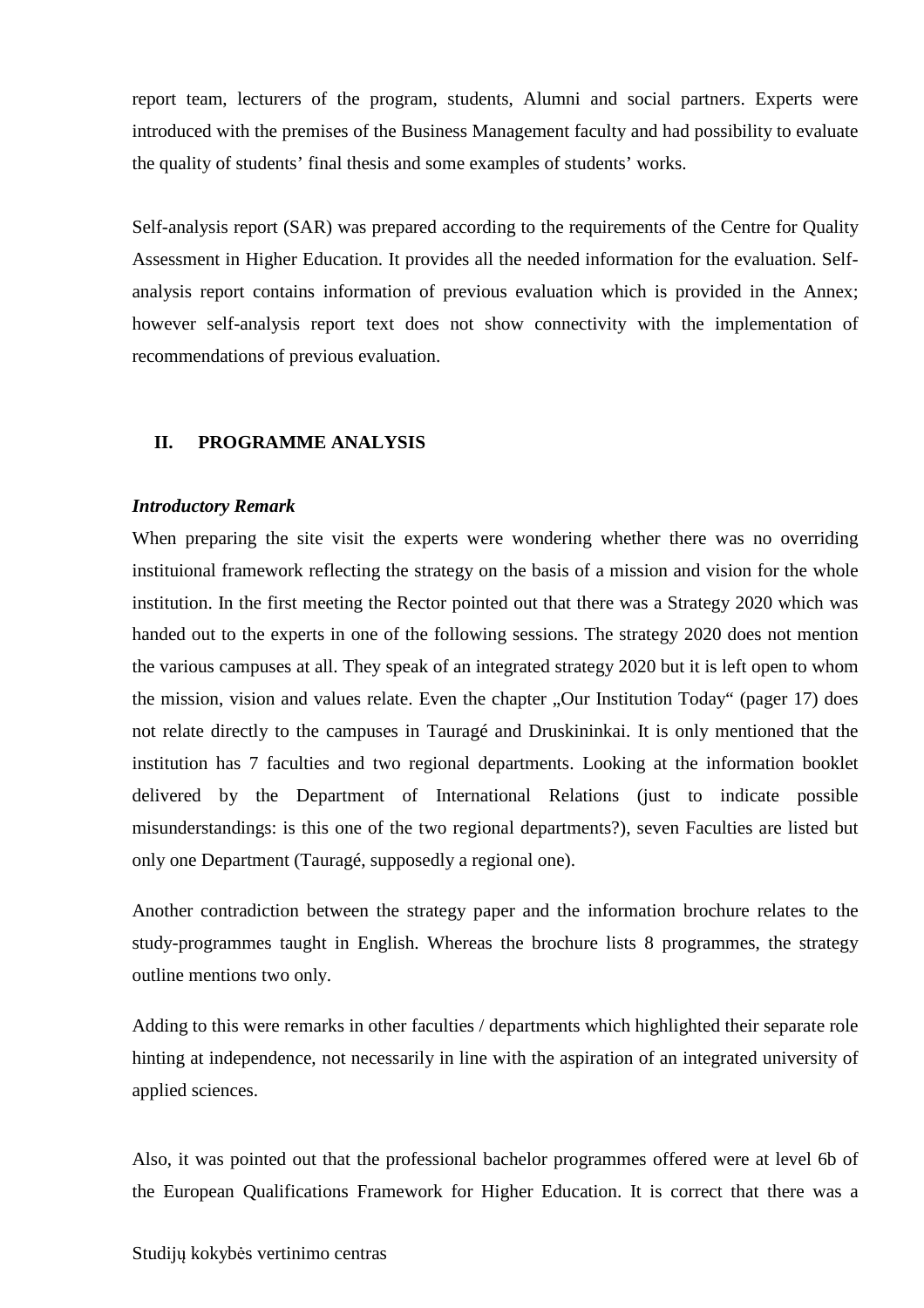discussion when the European framework was designed to introduce sublevels, for example 6a and 6b, but finally this idea was dropped. However, the national authorities could introduce sublevels within their national framework but – to the knowledge of the experts – this is not the case in Lithuania (Lithuanian Qualificadtions Framework). Although one could argue, it has to be stated clearly – and this has been the reference point for the experts – a professional bachelor has to meet the same level in terms of learning outcomes as any other bachelor at higher level does. Therefore, this issue is addressed to the national authorities of Lithuania and is not evaluated as part of the College´s performance. (as pointed out in the discussions e.g.).

In the light of this experience the experts suggest that the respective bodies of Kaunas College might consider these issues to achieve an integrated university of applied sciences with a corporate identity within the guidelines of the Lithuanian Qualifications Framework.

#### *1. Programme aims and learning outcomes*

The rationale of the programme is well formulated and grounded in the mission and vision of Kaunas College. The experts assume that the information given can be backed up by reliable studies and some other sources (some are mentioned). They are somewhat irritated by the statement that "the learning outcomes are related to the competencies and qualification requirements of the future specialists…" This is by no means in line with the level description of a first cycle. Applying the Dublin Descriptors the European Qualifications Framework clearly outlines that at the end of the first cycle not a specialist is the target (Resolution No 986 of the Government of the Republic of Lithuania,  $Aug.24<sup>th</sup> 2011$  and the Order of the Minister of Nov. 2011 No. V-2212). The term "professional" is not to be understood as "specialist".

Their self-critical comment "Variety and diversity of assessment methods used for measuring the achievements of the learning outcomes is conditioned by the lack of clear assessment system" is not understood within this context but will be taken up later when the curriculum is being discussed and the relationship between learning outcomes, teaching and learning, and assessing will be analysed.

Aims and learning outcomes of the study-programme are distinguished by level of detail and linked to study subjects (Table 3). Whereas four aims describe four areas of direction – "to define and apply the key theories…, to be able to collect and analyse date…to be able to plan, organise, implement and assess …, to be able to communicate…" – three learning outcomes of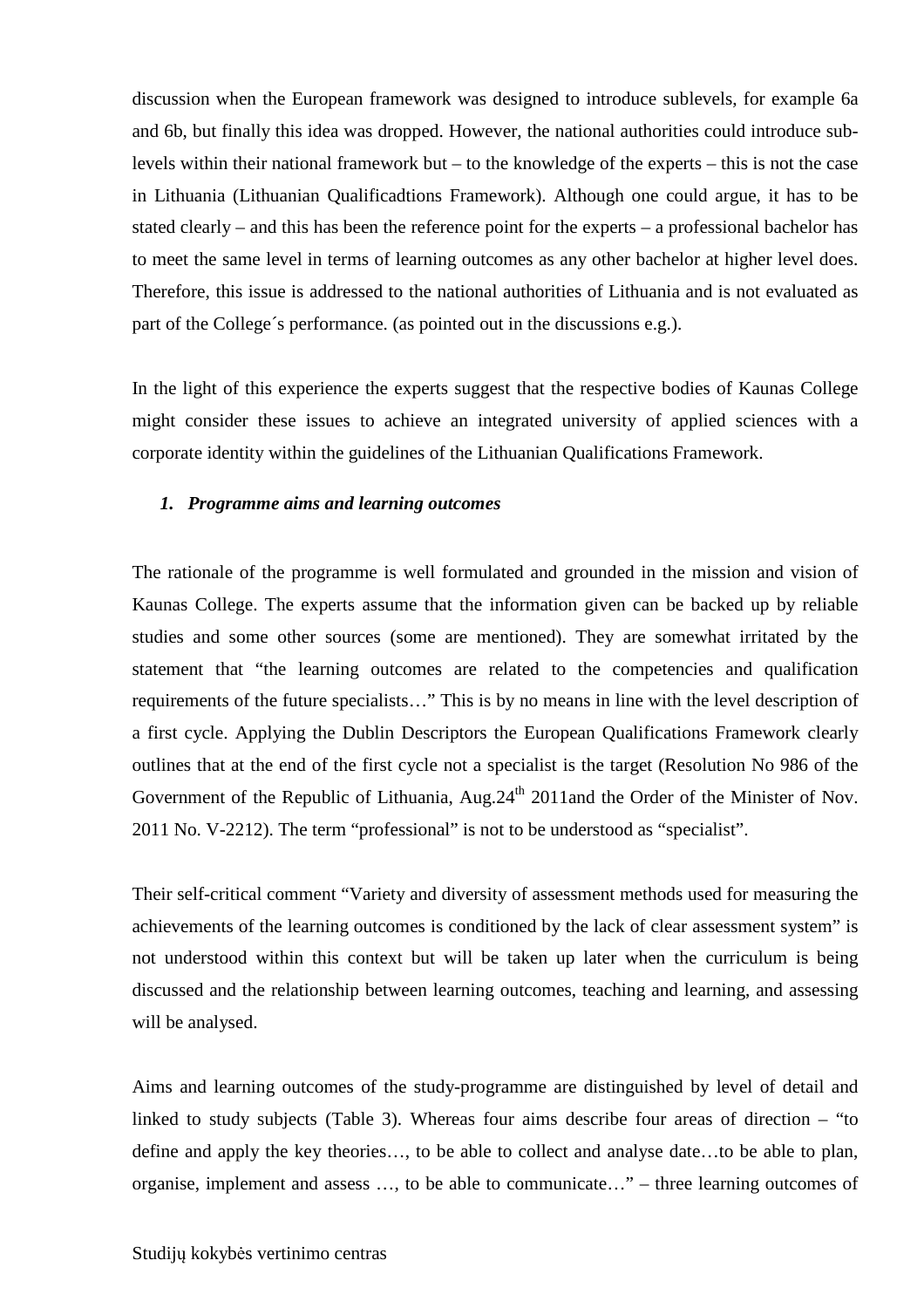the study programme specify each aim. It might have been useful to indicate that the aims were written from a teacher's perspective whereas the learning outcomes are those from a student's viewpoint – as the experts believe -, following the principle of student-centred learning. The descriptions appear a bit "mechanically", quite well expressed but not lived, as the discussions with the teachers in particular demonstrated. However, a good written basis is made as outlined in the annex as well – where the relationship between learning outcomes of the studyprogramme, the ones respectively for the subjects, study methods and methods of assessing are identified. Overall a good attempt – and hopefully will be "lived" in future and to be complemented by other learning outcomes indicated by the descriptors of the European Qualifications Framework (Dublin Descriptors), in particular "Learn to Learn" which seem to be missing for the time being as also outlined above.

The link between "study programme learning outcomes" and "study subjects" is questionable as each module/study subject has its own learning outcomes which as a whole – for all subjects – make up the learning outcomes of the study programme which have to match its profile.

It is hoped that the management offers regular courses to allow the staff to update and widen their knowledge and understanding of key Bologna features. The experts learned that staff had been encouraged and supported to attend in-house and outhouse training sessions. The regular annual revision will definitely benefit the further development. The SAR states as "improvement actions" to organise trainings for teachers. Unfortunately, it is not mentioned when by whom and where these trainings should be initiated.

The aims and learning outcomes are publicly available, e.g. www.studijos.lt and a bundle of other measures such as information days at schools, enterprises and the interested public. Some of the internet sources, however, were protected by a password and none seemed to have a translation into English. Having the objective to attract foreign students it might be necessary to have key elements translated into English. It might also be useful to follow the structure of the "Information Package" published by the EU within the "ECTS User´s Guide" from 2009.

The College also attends national and international fairs to present their programmes and activities. The fairs are either organised by educational institutions or from organisations of the Tourism, Hotel Management organisations. For the international fairs as well, translations are necessary.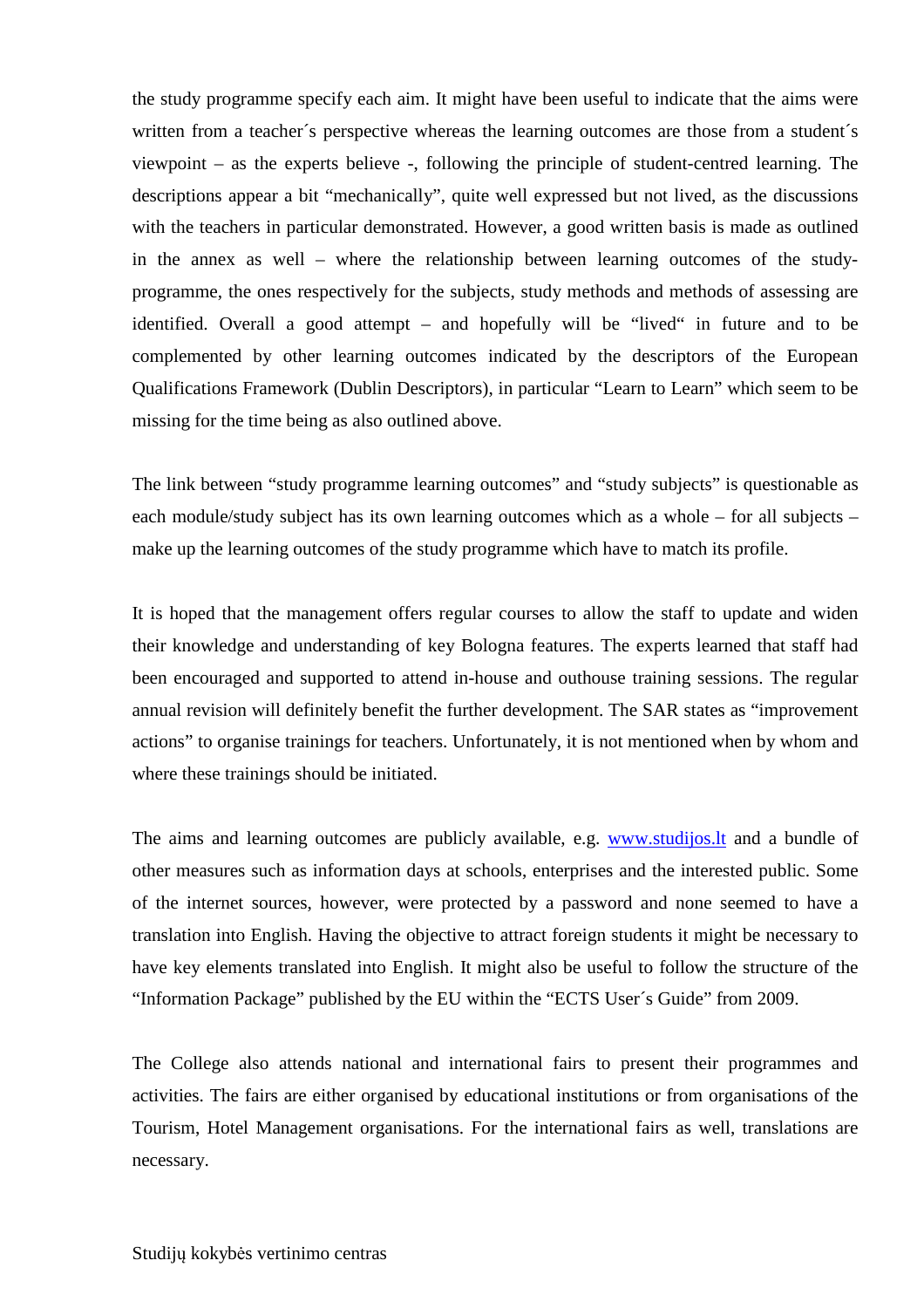The meetings with stakeholders confirmed what the College outlines in the Self Assessment Report. There is a regular participation, e.g. in the Study Programme Committee and the preparation and implementation of joint projects as outlined in annex 6 so that professional requirements, public needs and labour market developments are respected. This is underlined by the fact that graduates often work in Lithuanian and foreign tourism and hotel management (THM) sector enterprises. The employers appear to be satisfied with the profile of the graduates. They also stress that they welcome the regular communication with the College.

The experts found it amazing that there are no references to the health sector and also hospitality / wellness is more or less left out. To this extent some research might be necessary to identify the trends of the future – in Lithuania and abroad – in case these issues have not yet been brought forward by the representatives of organisations or alumni. In the discussion with the employers it seemed that these areas are of great interest.

The SAR outlines what the student will be able to do after having finished his studies. These learning outcomes miss an elementary part, the knowledge. Learning outcomes are defined as what a student knows and is able to do after having graduated (see definitions in the Lithuanian regulations, also in the European Qualifications Framework for Higher Education and the European Qualifications Framework for Lifelong Learning). The College may assume that the student, of course, acquires the adequate knowledge first before he is able to, e.g., conduct a market study. Following Bloom´s taxonomy the learning outcomes of the study-programme analysed are more at a medium level as they do not really include analysis, synthesis and evaluation. In terms of the Dublin Descriptor "applying knowledge and understanding" is definitely achieved (if the respective knowledge has been acquired first of all), partly as well making judgements but only to a limited amount communication (referred to the English language only) and "learn to learn" is not mentioned at all. The College lists some generic abilities but they appear like lists and not like a conceptual, integrative approach. This is partly different when it comes to the detailed lists. However, the consistency between the various parts is not easy to identify.

Questionable is the overall aim of the programme as outlined above: "The learning outcomes are related to the competencies and qualification requirements of the future specialists…" The description of bachelor programmes at European level clearly indicates that a bachelor is not a specialist but a generalist, also as a professional. To this extent the College should discuss how this requirement could be fulfilled. Or – as the term "intended learning outcomes" may suggest –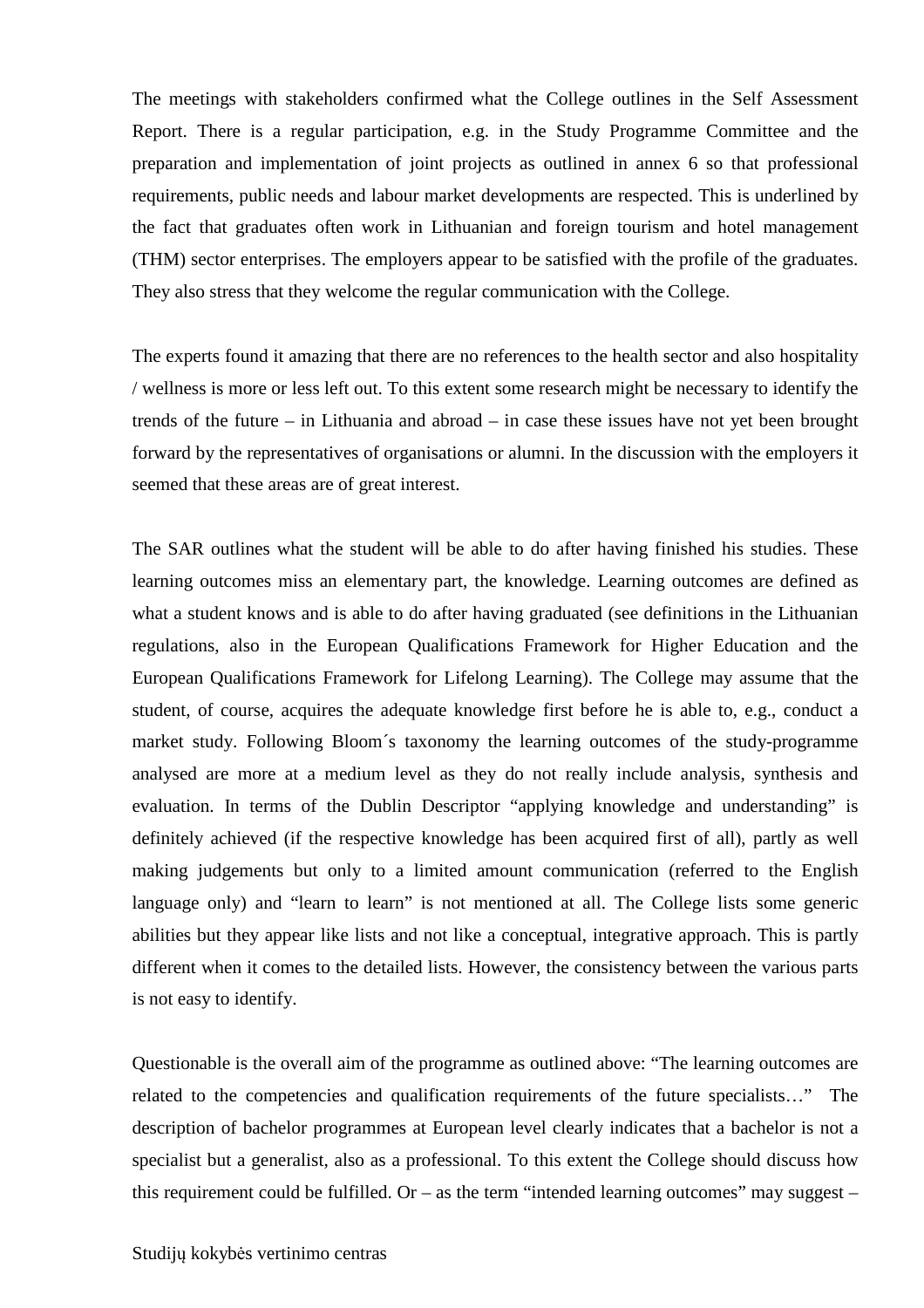these learning outcomes are intended but not necessarily achieved. It is not revealed in which areas the graduate will be a "specialist". The experts assume that the College has been advised by outsiders and are not totally sure how to "translate" these terms into their teaching and learning activities. If the reference to the Dublin Descriptors is meant seriously, the intention could not be to train THM specialists but professionals with a sound basis in theory. Within the European Higher Education Area a graduate of THM could be employed in a variety of jobs and should also be able to continue his studies immediately afterwards or later – most likely in a parttime mode in parallel to an employment – in a wide range of subject areas requiring a bachelor level. To this extent it might be worthwhile that the first part of the SAR (1. Programme Aims and Learning Outcomes) should be revised, also considering Annex 1 analysing opportunities of cooperation also with other programmes in the faculty, in particular *Food Industry Management* and *Sport Management* which could be even options within the THM programme.

Taking into account the various weaknesses outlined above the experts believe that the name THM is basically adequate. Within the study field subjects 18 credits can narrowly can be linked to *Tourism*, i.e. 10% of the whole programme. Additionally, within the optional studies, another 42 credits have to be achieved in one of the two options, either *Tourism Management* or *Hotel Management*. Also in the block of free elective subjects 9 credits have to be achieved. In the latter a choice appears to be possible between 9 and 12. This is not clearly explained but may be related to the "openness" of the block of optional studies; students can choose modules of the whole programme of the College. Overall the direction of THM specific modules comprises modules of at least 69 credits, more than a third of the programme. The bias towards *Tourism Management* is stronger than towards *Hotel Management* as respective courses are already taught within the study field subjects. Missing are elements of *Wellness* and some elements which may be related to *Health Management*.

As the situation is similar in the study-programme *Office and Enterprise Administration (OEA)* as well, the College might re-engineer their programmes to the extent that a number of management modules are identified as "platform" to which some options in the form of modules according to certain professional areas are allocated. One could learn from the car industry which has increased its effectiveness and efficiency by having a common platform for several different brands to which different modules are added with the result of a different car – at least in the eyes of the consumer.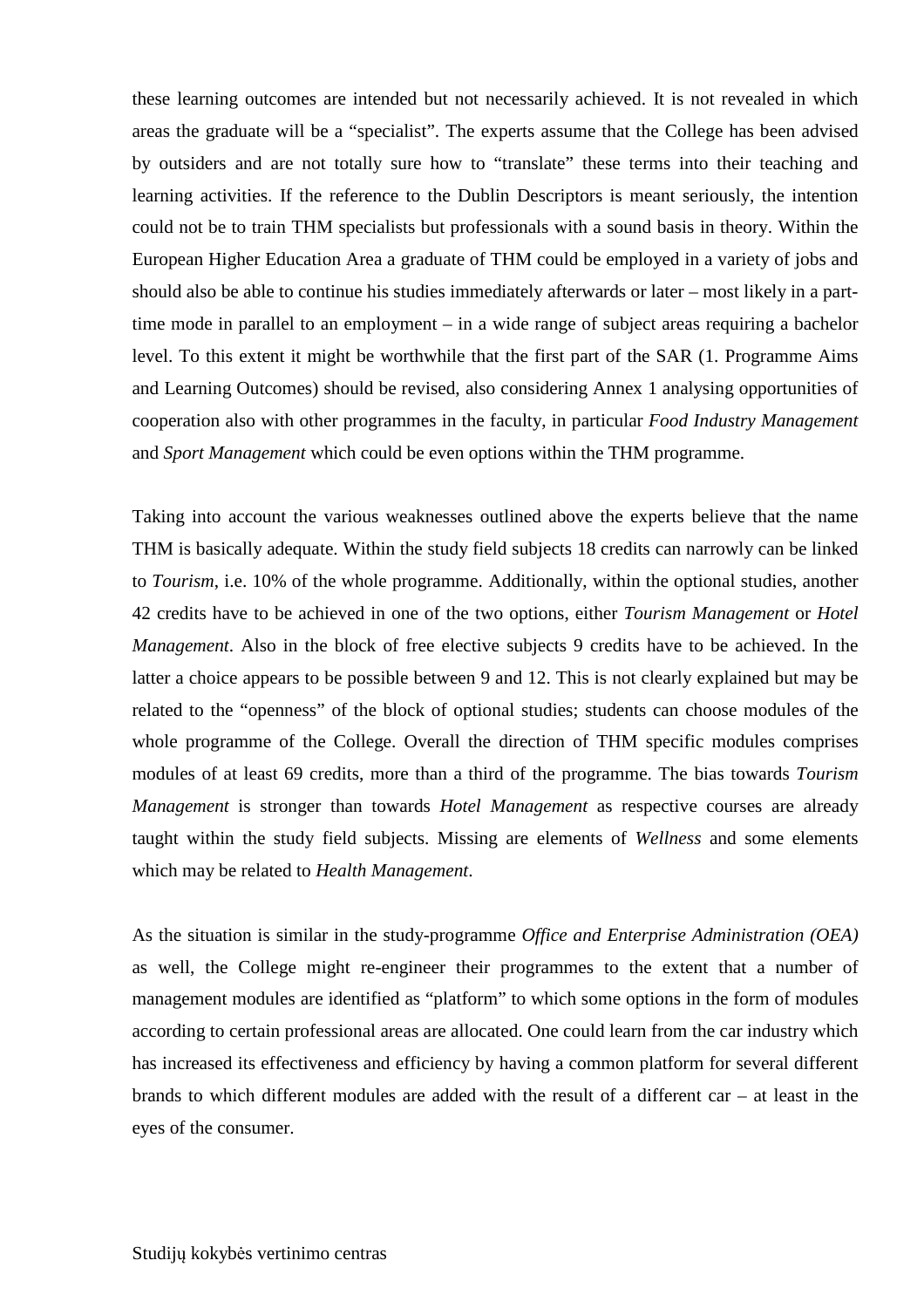Finally it should be stressed that the above refers to both the full-time and the part-time mode of the study-programme. The main immediately identifiable difference is the number of credits due to the difference in the length of the respective study-programmes.

#### *2. Curriculum design*

The programme is designed according to the Lithuanian law. The respective references are given and were checked by the experts. This includes the distribution of the various study parts of the programme as well for both modes of the programme, full-time and part-time, i.e. three and four years respectively: Study field subjects 135 credits (75%); general studies 15 credits (8.3%), 30 credits for professional activity practice, optional studies 9 credits (5%) and 9 credits for thesis (in Tauragé). Per semester a student has to study 6-7 modules in the full-time and 5-6 modules in the part-time mode. Overall theory makes up 14,9%, practical classes and practical work 31,5%, self-study 42,2%, consultations 6,2% and final thesis 5% of the study-programme, i.e. 52,8% of the student workload is performed within contact hours (see tables 5-8 of the SAR). It is at least not immediately obvious that the contact hours comprise theory, practical classes and consultation hours.

The programme respects characteristics of qualifications as initiated within the Bologna Process and the creation of the European Higher Education Area. A questionable issue refers to the distinction between full-time and part-time students. The College differentiates between programmes for these specific groups. Although part-time students obviously cannot focus their full efforts on their studies – for many different reasons – it seems to be possible to finish studies in just one more year. This means that on top of a full-time job (some may work less) students have to achieve 45 credits per year on average. As credit systems, ECTS in particular, were created inter alia to protect students, the College should allow more time to finalise the studies. This does not mean that individual students can finish earlier on the basis of their personal situation (different background, more free-time…). A full-time job normally entails about 1,600 hours a year across Europe. Adding 40 credits, even if one credit was considered as requiring a workload of 25 hours, would mean another 1,000 hours, a total of 2,600 hours. From the perspective of social responsibility the College should consider to redesign their part-time programmes, even if some other colleges might stick to four years. It might be recommended to the SKVC to communicate a formed opinion on this matter as it is a competitive element but more importantly an ethical issue.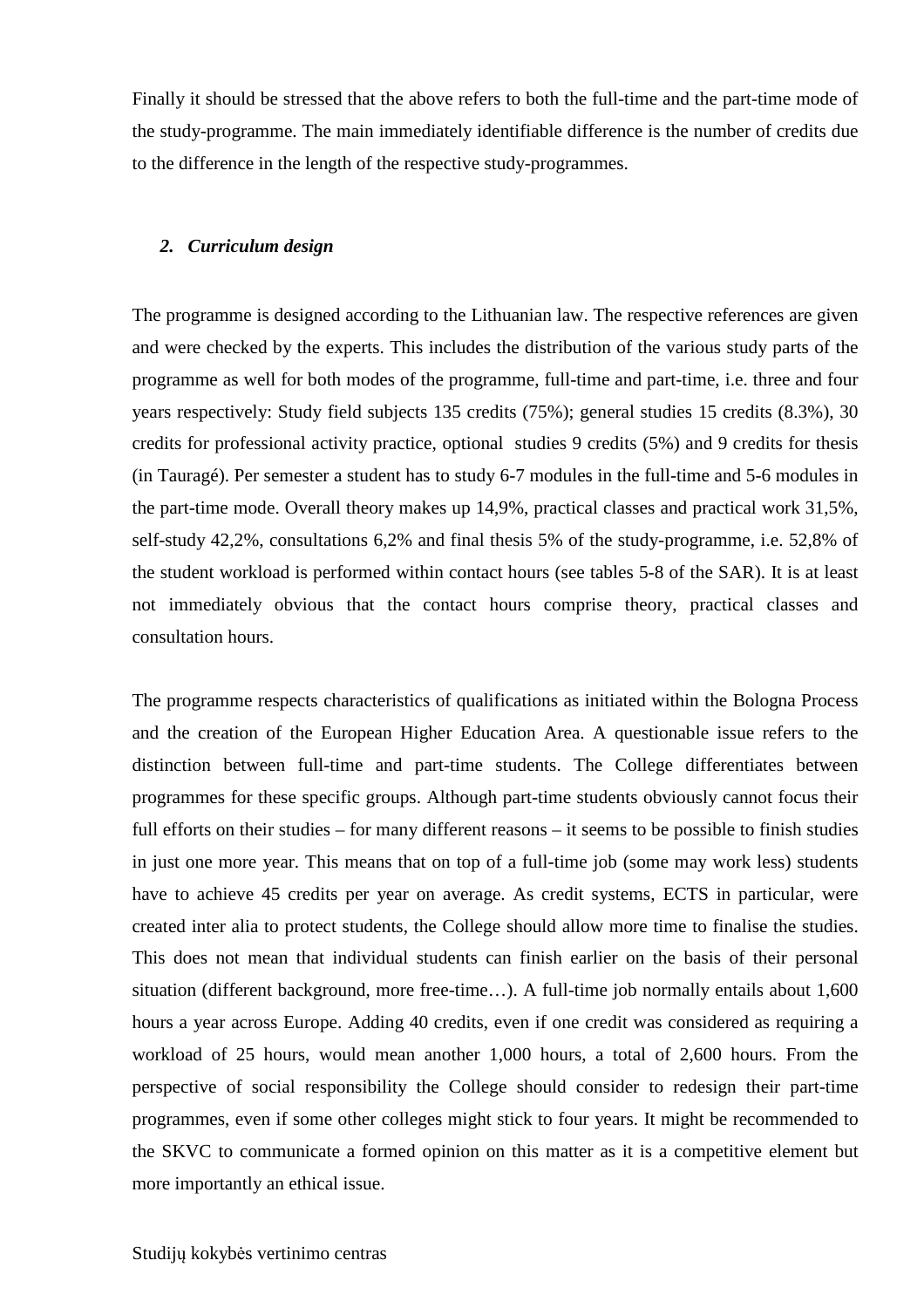Also, the distribution of credits and forms of learning in percentage of the whole programme may be discussed. It is necessary that full-time and part-time programmes reach the same learning outcomes as these characterise the level. The main query refers to the consultation hours. Normally, part-time students are not as often at the College as full-timers are. Therefore the number of consultation hours should be much higher, most likely to a large extent by telephone and on-line contacts. In the discussion it was mentioned that consultation hours were mainly understood as office hours. Also, the number of self-study hours should be considerably higher than those for full-time students. More than 50% of the contact hours in form of lectures are foreseen for part-time students. The experts had the impression that the make-up of the total workload was not clear to every member of staff, even not to those who had written the Self-Assessment Report, and that the number of consultation hours was rather a definition of a teacher´s workload than that of a student.

The distribution of credits is uneven in case of both study-programmes, full-time and part-time studies. Whereas in the first semester 26 credits can be achieved, the second semester requires 34 in the full-time mode. One can argue that overall the annual workload corresponds to 60 credits and thus fulfils the ECTS key features; however, it should be explained why this significant difference exists. The same is true for the second and third year. According to the ECTS User´s Guide of 2009 the student workload in a full-time mode should preferably not exceed 30 credits per semester. A slight variation may be acceptable but 4 credits difference, more than 10% of a semester´s work, seems to be too uneven.

In the part-time mode students have to achieve 46 credits in the first year (23/23); 43 in the second (22/21), 46 (19/27) again in the third and 45 (21/24) in the fourth year. The distribution seems to be a bit arbitrary. A very striking unevenness is in the third year. Generally speaking the workload for a part-time student per semester should not exceed 15-20 credits.

Not understandable is that the number of credits for part-time students in terms of *"Practices"* is the same as for full-time students as they are normally employed. What about the *"Practice I-III and the final one"* foreseen in the project? It is not clear whether these are covered by the employment in case of part-time students. It could not be identified if and to which extent use is being made of the business experience of these students. This should be explained and the links identified. It might be that the term *"practice"* is not suitable to characterise exactly this situation. The experts have the impression that credits are distributed in a rather "mechanical"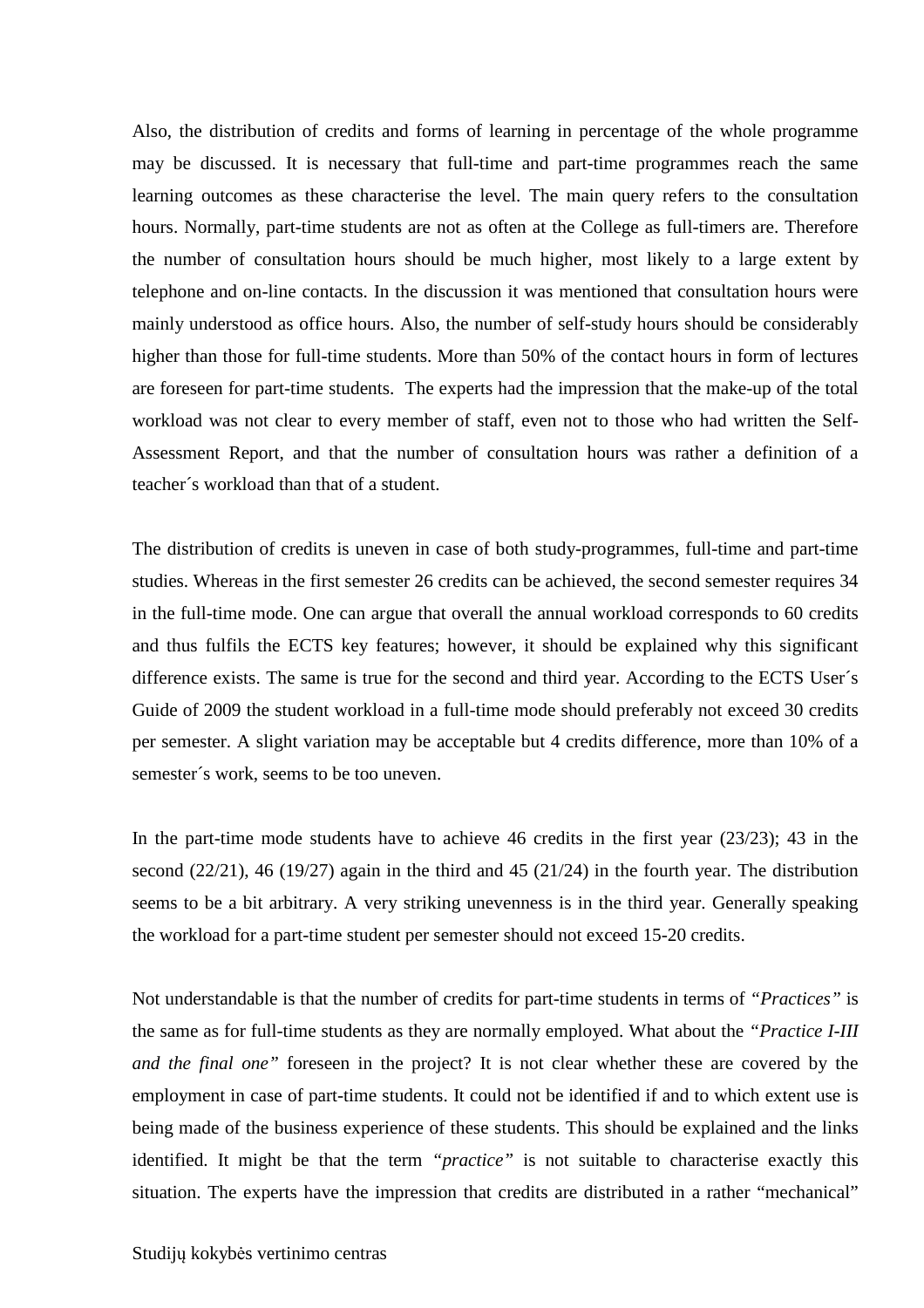way, so that outwardly the norms are fulfilled but that the philosophy of ECTS and its objectives are not really achieved.

Otherwise the themes of the various subjects or modules are overall not repetitive. It seems to be a bit awkward why *Foreign Language I* begins after *Foreign Language II* but this is an issue of interpretation, so as the plan to run *Foreign Language I* only every other semester, beginning with the second one.

Another interpretation could be that the programme as such is at a lower level so that it can be successfully finished without much effort, even for part-time students in not much more time. Overall the impression prevails that the credits are allocated "mechanically".

The study plan of THM is much clearer than any in the other faculties/departments. It is interesting to see that *"Philosophy"* and *"Psychology"* are obligatory within the block *"General Studies"* and *"Subjects of the study field".* It is questioned why the subjects belong to different groups. Looking at the learning outcomes it seems that it is impossible for students to reach what is required with the workload of 3 or 5 credits allocated to them respectively. This is, for example, also documented by the impressive literature list, students are required to cover. In addition it may be questioned whether the modules *"Lithuanian Language and Business Correspondence"* and *"Business Communication"* really are at a bachelor level.

The experts feel that it may not be wise to have a module called *"Management".* It should be more specified in terms of *"Principles"* or *"Strategy"* to name but a few. The module *"Basics of EU Common Market"* is not adequate at level 6. It may be expected that the elementary parts have been covered by schools. However, such subject could be much more geared towards the specific sector towards which the programme is oriented. The same is true for several other subjects but this may also be a problem of translation as the contents is sometimes much more challenging. A bit surprising is to find *"Information Technologies"* in the *"General subjects of collegial studies"* only. The experts feel that the College should follow this matter closely realising the modern trends in *Tourism and Hotel Management*, also in terms of changes in business activities (social media). Also, the complementarity between *Tourism and Hotel Management* does not seem to be taken care of. Both areas are – more or less – presented as alternatives only. In terms of content *Hotel Management* overall seems to be a bit underrepresented.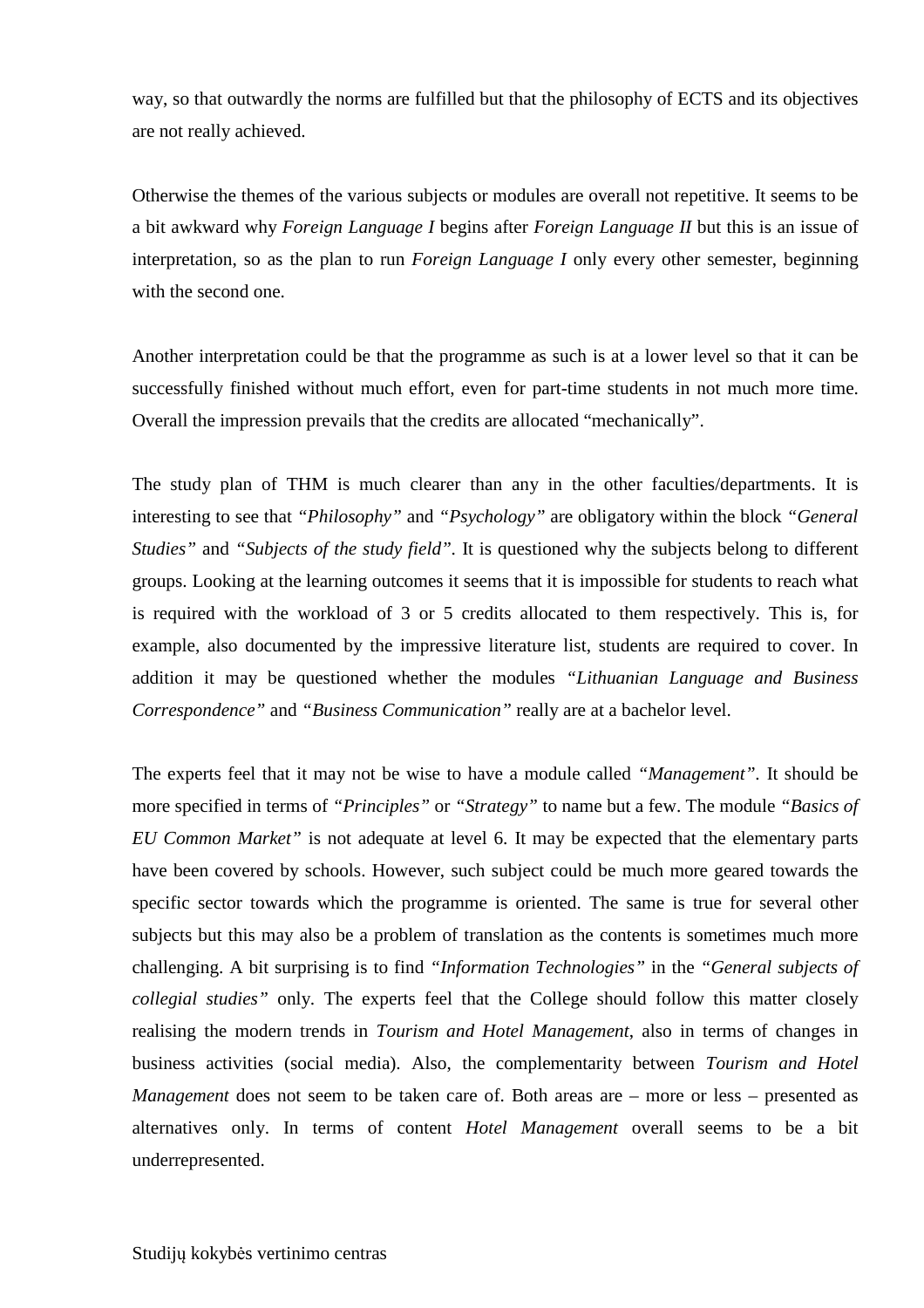The modules *"*Physical Activity*"* and *"*Introduction to Studies*"* do not have any credits allocated. In part-time studies no physical activity is offered. It does not seem to be part of the curriculum although it is listed there. The experts want to point out that all parts of a curriculum should carry credits – all within the number of credits foreseen for the whole programme.

For part-time students it is also discussable whether 4 hours (in comparison to 7 for full-time students) are sufficient for *"*Introduction to Studies*"*. The experts believe that part-time students need more attention at the beginning of their programme.

The SAR gives the impression – but doesn't mention it explicitly – that credits are used as weights in working out the final grade. The teachers participating in the discussion were not sure either. The experts want to remind the College that credits should have nothing to do with weighting grades – quite in contrast to other credit systems, e.g. in the US.

The experts were surprised to learn from the group of teachers that they ask the students what their expectations were at the beginning of each semester – as a common rule. To this extent the impression of the experts was stressed that on paper learning outcomes etc. were defined quite well but to which extent they were translated into actual teaching was at least questionable. This was underlined by the various discussions in which teachers were not always aware neither of the learning outcomes nor who had written them and what they meant.

It is not necessarily obvious that the forms of learning are the same for each module: lecture – practice – consultation – self-study. The distribution appears to be rather artificial. An evaluation does not seem to be made. Again, if the learning outcomes precondition the way of teaching it is impossible that there is always the "same procedure". The discussion also did not reveal a clear picture what is meant by "practical hours". Taking foreign languages as an example: Obviously no lectures are included, only "practice", which means exercises, i.e. applying knowledge. Practice supervised by teachers makes up a considerable amount. The experts could not clarify what is being done in self-study periods (in total 2026 hours). Consultancy is scheduled for 7h a week, 310 in total. Looking at the whole programme a third of the study-time is taken-up by "practicals" and "practices", nearly 40% by self-study work. For lectures less than a seventh only is foreseen, complemented by 240 hours of the final thesis. The experts believe that there is not enough time reserved for the basics of the subject area.

An increase in training and further communication of staff and between the study-programmes might help. Additionally, it might have been beneficial to comment on whether teaching part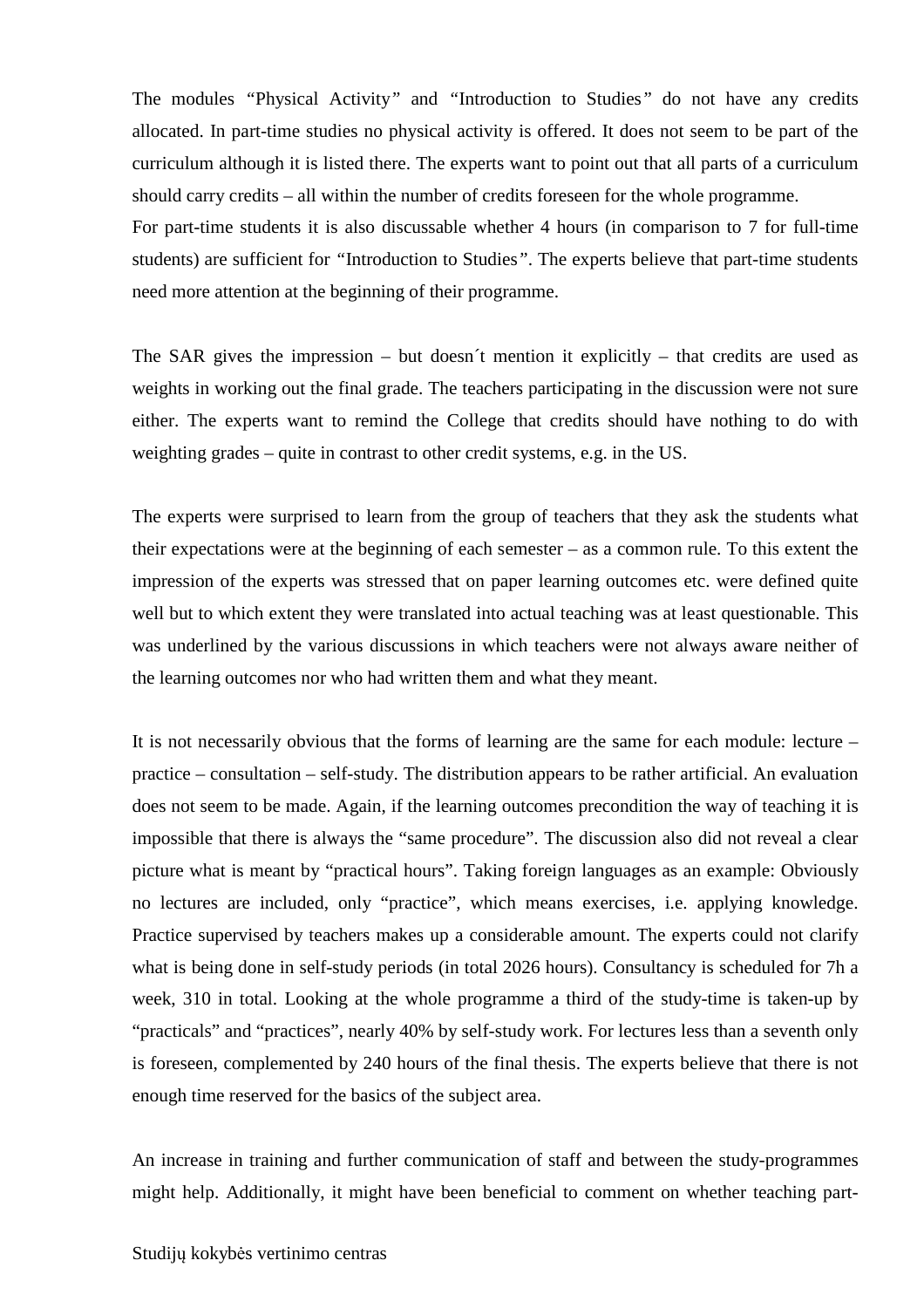time students might require different methods of teaching, considering that – most likely – they are older, have business experience, learn differently, are often much more eager and have – on the other hand – maybe a sketchy knowledge of mathematics or various forms of communication, depending on the vocational socialisation. Some students may also live abroad or have worked abroad so that different national cultures might have to be respected. This also might be a good starting point of increasing the international orientation of the programme.

Quite interesting is the procedure as regards the finding and formulating of theses. It was astonishing to find out that "selected topics are discussed at the Department meeting and presented for the Dean´s approval". This surprises the experts; the teachers should be very well in the position to identify whether a topic proposed fits the intended learning outcomes (not included in annex 1). Overall the procedure seems to be suitable to assure the quality of level 6.

A relationship to teaching strategy is mentioned but this is just a list; no evidence is given.

In the discussion it became obvious that it might also be useful to intensify the communication between the faculties and departments as regards the description of the study-programmes.

In the study-programme THM a modular structure is not yet outlined. As it was already pointed out in the last report by external experts, the programme still comprises quite a large number of subjects. Each of them normally has 3, 4, 5, 6, 7 or 9 credits. Obviously the programme used to have subjects even with 2 credits. The exception is Practice III which carries 12 credits.

There is no real explanation how the allocation of credits was pursued. For the time being there are no subjects which last more than one semester, a point of criticism which was raised in the past accreditation process. The College is encouraged to modularise their programmes but not in the way the Department of Business did where modules seem to have been "constructed" by bundling several lectures under one heading. This is not the intention of modularisation as it is understood in the European Higher Education Area. A module has one set of learning outcomes and carries an identified number of credits (normally the same or an identical basic unit of 5 or 6 and a multiple of it). There is one set of assessment which covers the whole module and credits are awarded only as a whole and not for having passed individual parts. By introducing modules the number of subjects could be further decreased, so as the number of examinations.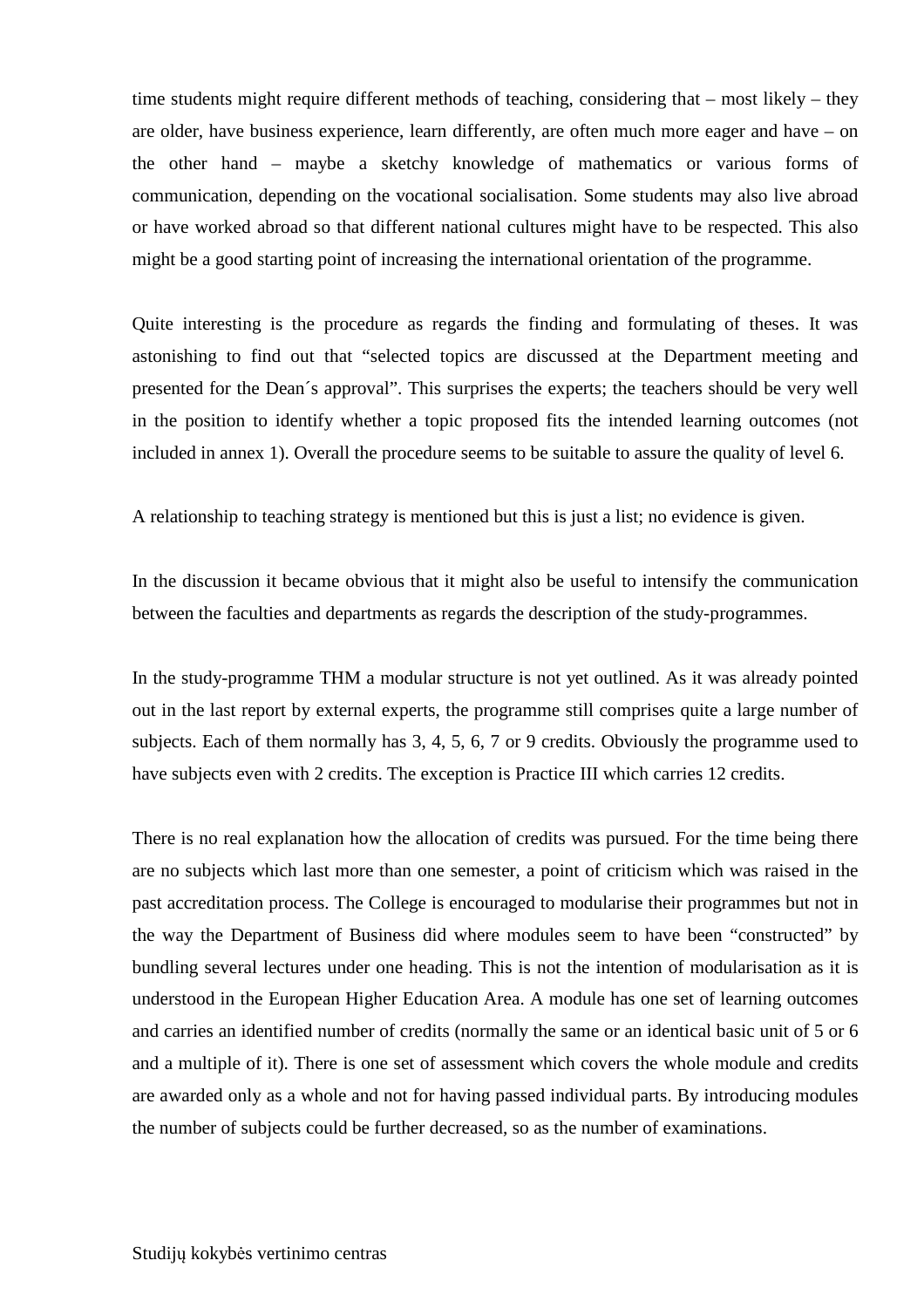It surely is very adequate to offer language courses within the programme. Two foreign languages are foreseen. It is not indicated, however, which level of competence the students have when starting their programme and what it is when finishing. The College might consider indicating the level according to the European Language Competences Framework. At least the level B2 should be achievable for the students at graduate level.

The experts got the impression that the College assumes that the qualification of a manager is identical with a Professional Bachelor. However, it should not be forgotten that a Professional Bachelor is first of all an academic degree which is characterised by an "applied orientation". A manager may also be qualified through other ways and means and by other forms of learning and may have gained different though related knowledge, skills and competences.

A stronger international orientation of the curriculum may be needed. On top of learning foreign languages there are not many elements identifiable as being geared to the modern world market. There are no mobility windows foreseen to signal to the student that it is recommended to go abroad for studies or a placement, neither are modules being taught in English (not obvious). Also, literature and subject topics do not strengthen this aspect.

The literature lists included in the module descriptions quite often indicate that they have become of age and should be replaced by new ones.

In their SAR the College puts forward their problem-based as well as their multidisciplinary learning approach. However, the experts are not of the same opinion. There are some steps taken but the approaches have not been put into practice to the full yet. It is not a multidisciplinary approach to bundle different subjects and teach them under one common (or not) headline. Also, it might not be wise to run a study-programme which "responds to the current issues of business world and students´ needs". The graduates will be on the market in the future but the market needs might be very different by then. The College has to find an adequate way to assure the employability of their future graduates. The College states as "Actions for improvement": "…To prepare integrated modules…" but does not define yet when this will be accomplished by whom and how. The College is encouraged to complete their transformation to a modular system. This will enable to make use of resources and competences across the College in a much more effective and efficient way.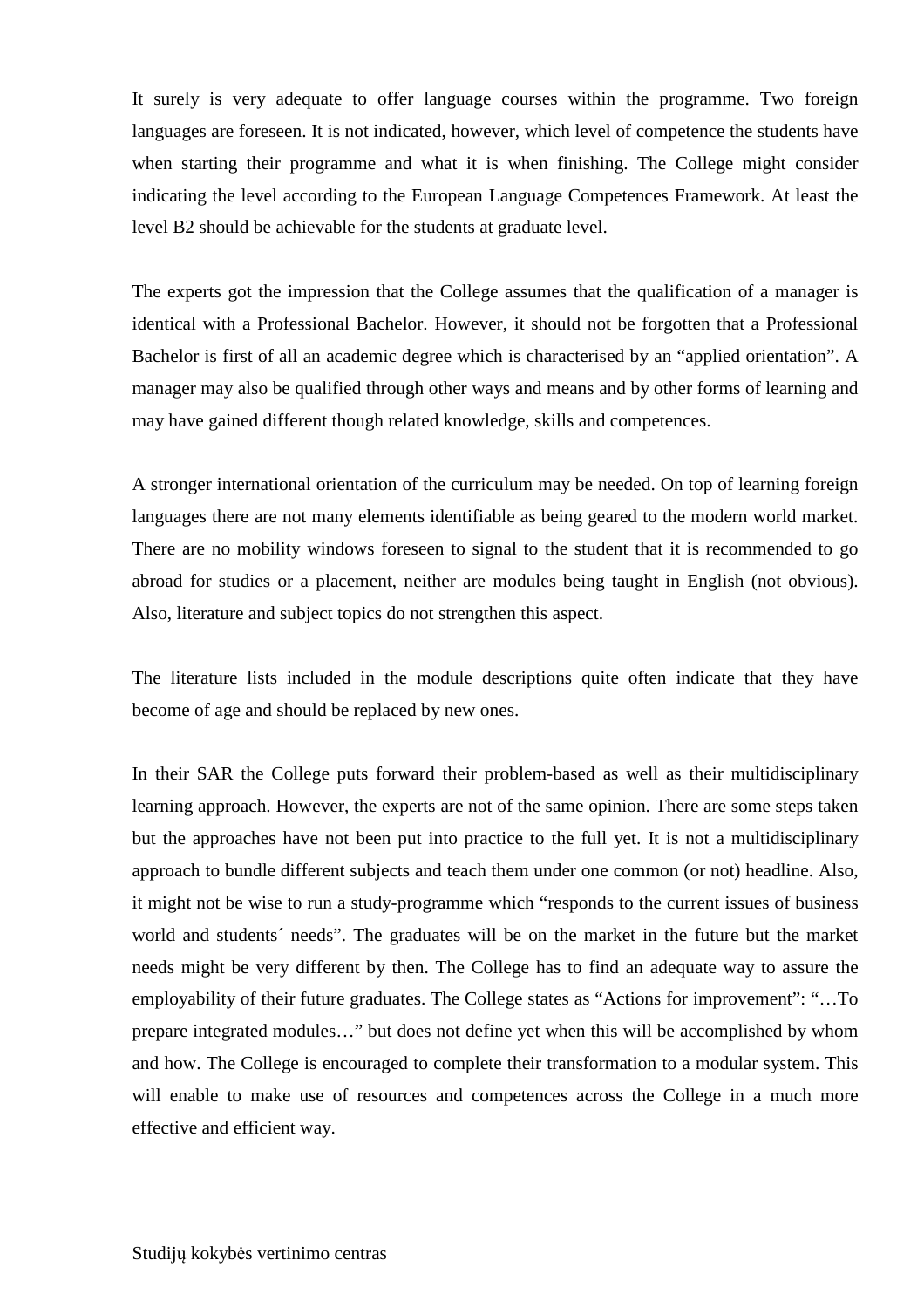On top of the incomplete modularisation the College identified as a weakness and respective need for corrective action the student´s self-study work. The expert group is of the same opinion. It is not really identifiable what the students have to do in these periods. The College should identify an action plan and indicate when the necessary steps will be taken by whom.

#### *3. Staff*

Information and data provided in the Self Assessment Report shows that academic staff meets legal requirements of Lithuanian higher education provisions.

There is a three-step qualification evaluation. Full time teachers are evaluated every 5 years, but they do a self-analysis every year and then discuss during the meeting of department. They do meetings – roundtable discussions where students can have a possibility to express their oponion about the quality of the lectures.

Academic staff of the program is active in participation in international and national projects. 65,7 % have professional experience and even 62,8 % deliver lectures in English. During the analysis period 5 teachers defended a doctoral dissertation.

The ratio between teaching staff and number of students is adequate. This was approved during the meetings with the lecturers and students.

Teaching staff turnover was not high and mostly due to objective reasons such as maternity leave. So, academic staff demonstrated an increase in qualification and stable development of the program.

To ensure professional development of the teaching staff every lecturer at the beginning of an academic year makes an individual professional development plan which is discussed with the department. Lecturers are invited to participate in the skill development workshops which are organized by the Kaunas College.

Professional competence was improved during internships and visits in foreign institutions. There was a huge attention to development of academic staff skills related with development of student-oriented and learning-outcomes-based studies. Training was organizes in the context of bigger project funded by European Union Structural funds. The risk appears for the future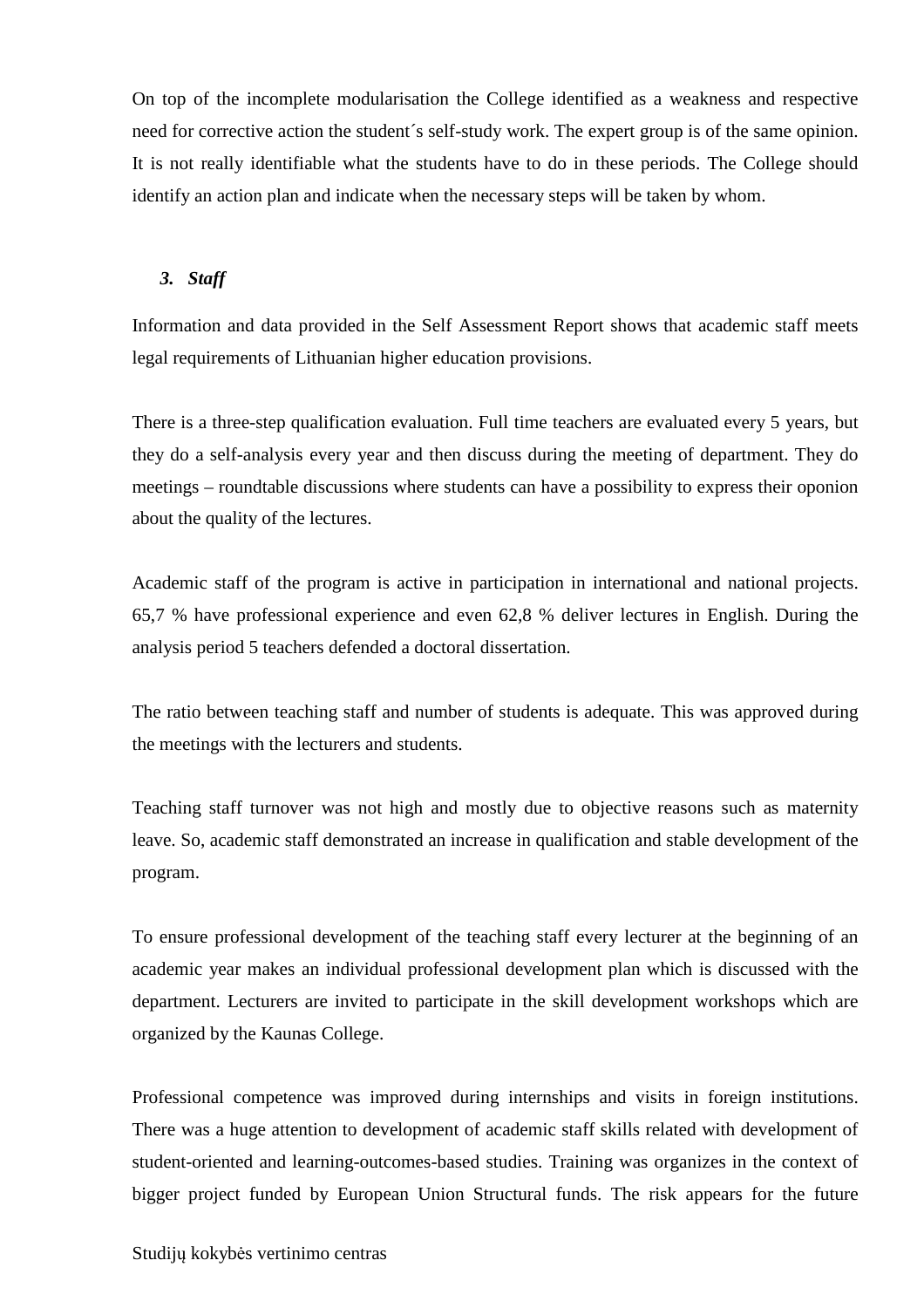development of the same skills of new academic staff. So, it is recommended to organize similar seminars every year and especially for the new teachers.

Some lecturers are involved in the research directly related with the study program. Some applied research activities are organized by the Kaunas College when institutions make an order for such activities, however more often it is done personally by the lecturers themselves. The teachers working for the THM study programme perform scientific applied research in the areas foreseen by the Faculty of Business Management: management, educology, market conjuncture.

Taking in to account the new Strategy of Kaunas College with the aim to start to provide professional master degree programs, the applied research activities as well as the quantity of teachers with doctoral degree should be increased.

#### *4. Facilities and learning resources*

The premises provide an effective underpinning to support the programme. The College has 28 classrooms of various sizes and 4 lecture theatres (more than 50 seats). For organizing Business Days, conferences and the "Fair of the Practical Business Training (FPBT)" a 200-seat Hall is used with adequate audio and video equipment. The swimming pool and two gyms are available for the students. A new building is just in costruction adjacent to the main buildings, this building will allow access for the disabled to all floors. The Self-Study Centre is well placed and has 36 work places with computers.

During their studies students have 4 professional internships, three of them are performed in various firms (26 ECTS) and one internship takes place if the firm of Practical Business Training, that is an in-house business simulation (6 ECTS). 80% of the students find internship places on their own. For the part-time students, as well as the working ones in full-time studies, the internships can be with their employer. Internships could be offerd to 'incoming' Erasmusstudents, that would enable the Collegue to raise its international visibility. Cooordination efforts are needed with the social partners, and their willingness to employ foreign students for a threesix months period. Enhanced International networking is self-evident after such exchanges.

The Faculty has practical business training simulation firms connected to an international firm network. This is used effectively to allow students to develop practical skills before placement in real businesses. The Faculty has many cooperation agreements with private companies,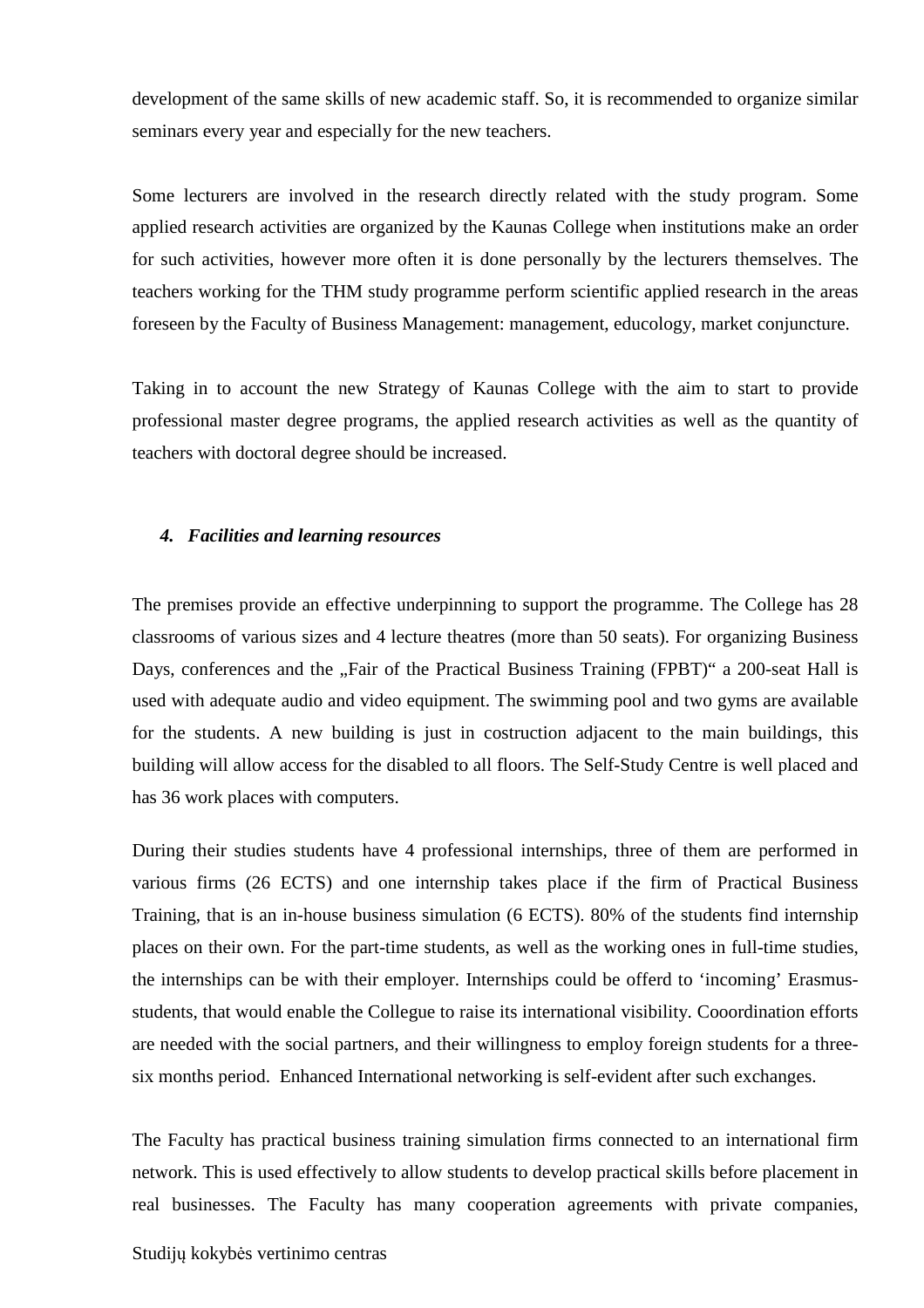municipal and public organisations. These provide a sufficient number of practical placements for students but there is scope for better communication with social partners to inform them of the requirements and expectations of them when they accept students on placements. When on placements students are visited by College staff to ensure the appropriateness of their experiences. A few students had the opportunity to undertake their placement abroad as part of the Erasmus framework.

Textbooks, powerpoint presentations and course notes are the main teaching resources employed in the majority of courses. Textbooks are used in general study subjects, such as marketing, human resources management and accounting. In some courses, field trips are organised. The library has a limited number of copies of textbooks which are accessible to all students. Teaching materials, including periodicals and databases, are adequate and easily accessible to students. However, there is little evidence from their work that students use them. This may be a function of the limited knowledge of English of some staff and students. Students need to be encouraged to draw upon these valuable sources to broaden and deepen their understanding.

#### *5. Study process and student assessment*

Since 2009, students' admission is centralized and run by the Association of Lithuanian Higher Schools (LAMA BPO), which determines enrolment conditions and order. The admission of students is based on the candidates past performance, the students are selected through competition. The applicants are required to at least have a secondary education. Since 2010 the Department has started the implementation of *Tourism and Hotel Management* study programme in English; the students from Lithuania and foreign countries may be admitted to this study programme. It has been noticed that those who have very good skills of English choose these studies; however, their competition score is significantly lower. Past two years the competitive score was estimated in two ways: the school-leaving examination score in Mathematics and Lithuanian plus the school-leaving examination score in a foreign language and the annual score in History or the annual score in a foreign language and the school-leaving examination score in History (the variant more favorable for the applicant is chosen). Students with the best performance are granted scholarships financed by the government. The number of the scholarships is limited, while there is no set limit for fee-paying students. According to the table Nr. 21 provided in the Self Assessment Report, the number of the students enrolled every year is consistent, while the general competitive score has decreased slightly.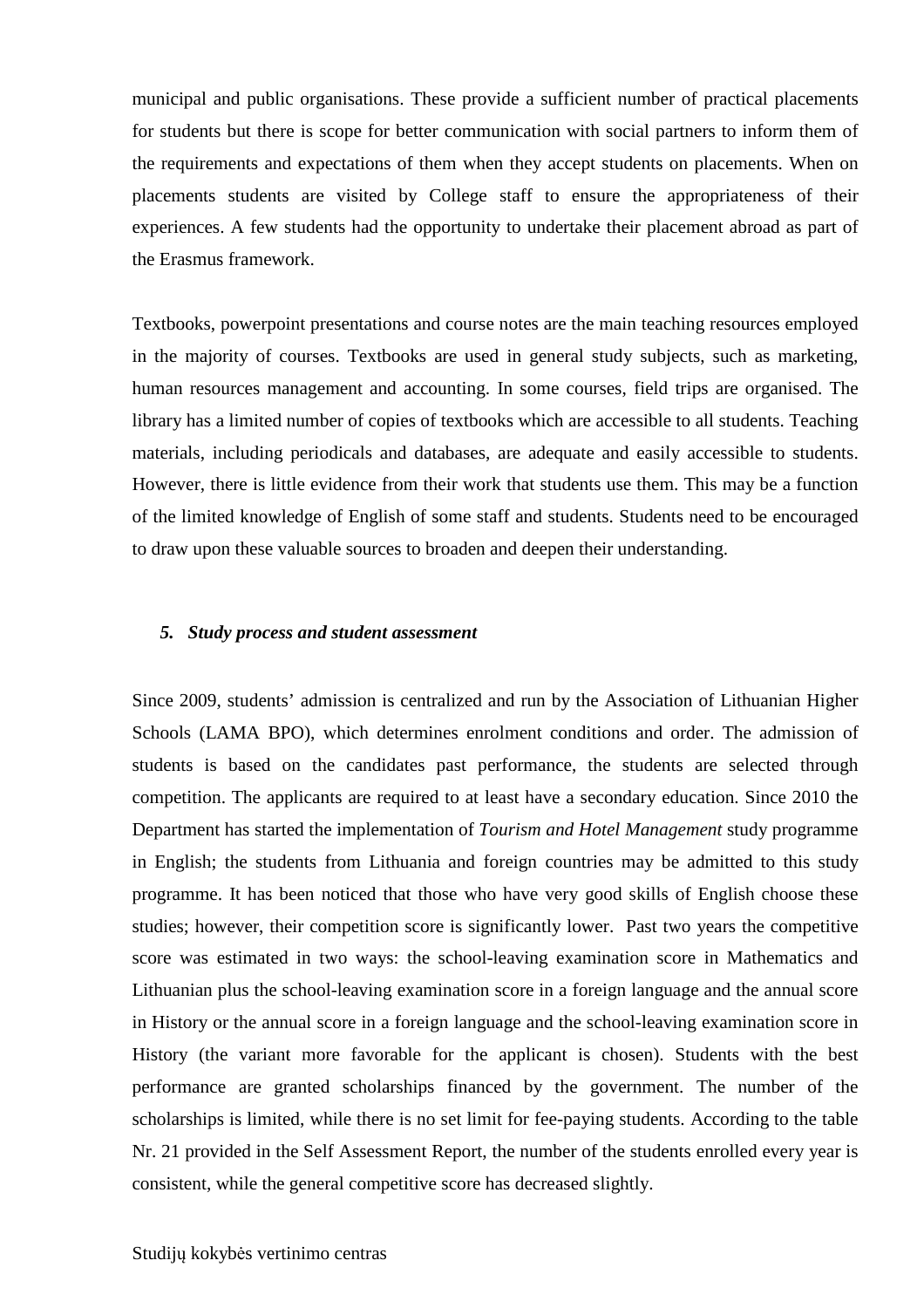In order to assist students through their years of study there is academic and social support. Each subject has ample material and methodological support with reading lists supplied etc. Internet and intranet are used. There is access to computers and wireless internet. There is financial support, through fees discounts and social grants, the fees can be segmented and paid by the student month-by-month. Additionally, there are student state loans. Overall, the support appears comprehensive and positive. Also, there is a range of activities available to students including taking part in the KK choir, student union and sports. Thus the students are well catered for and cared for; the students confirmed to the expert team that there are excellent relations with the teaching staff and advice is always available. In additional to social and academic support, emotional and psychological support is also available – but carried out by the staff, not by a specialist. Additional academic support for first year students is recommended as the information given in the self-analysis report states that they are least progressive in studies.

KK has developed Students' achievement assessment system which is defined in the Order of Implementing Studies at KK. While assessing learning outcomes, lecturers follow the principles of clarity, objectivity, impartiality, openness of assessment procedures, mutual respect, and goodwill. The subject assessment criteria, publicly available in subject descriptors, correspond to the LOs of each subject and these correlate to those for the programme. As the norm for Lithuania, assessment is based on a 10-point scale with the final grade for the subject consisting of accumulative grade (IKI) and final examination. Also, as a general rule, the grading system is presented by the lecturers to the students at the first lecture of the subject. It is important, as every subject's accumulative grade percentage and the tasks needed to be carried out to accumulate the points, differ. Dissatisfied with the evaluation the students can appeal their final marks, it is also important to note that the appeal committee includes a member of the student union. The study process is clearly outlined on KK intranet and the documents that define the academic process of the College. Student progress is monitored over the four years. There are meetings with administration of the faculty.

The students studying in *Tourism and Hotel Management* study programme are encouraged to participate in applied research. According to the table 27 of the Self Assessment Report only two students have prepared scientific articles in 2012. Thus, a conclusion can be made that the encouragement is inefficient and more interaction between the teaching staff and the students on the research and applied sciences grounds should be considered. It is notable, that the students are active in participating in intensive programs such as *Health Tourism*, *Forte I*.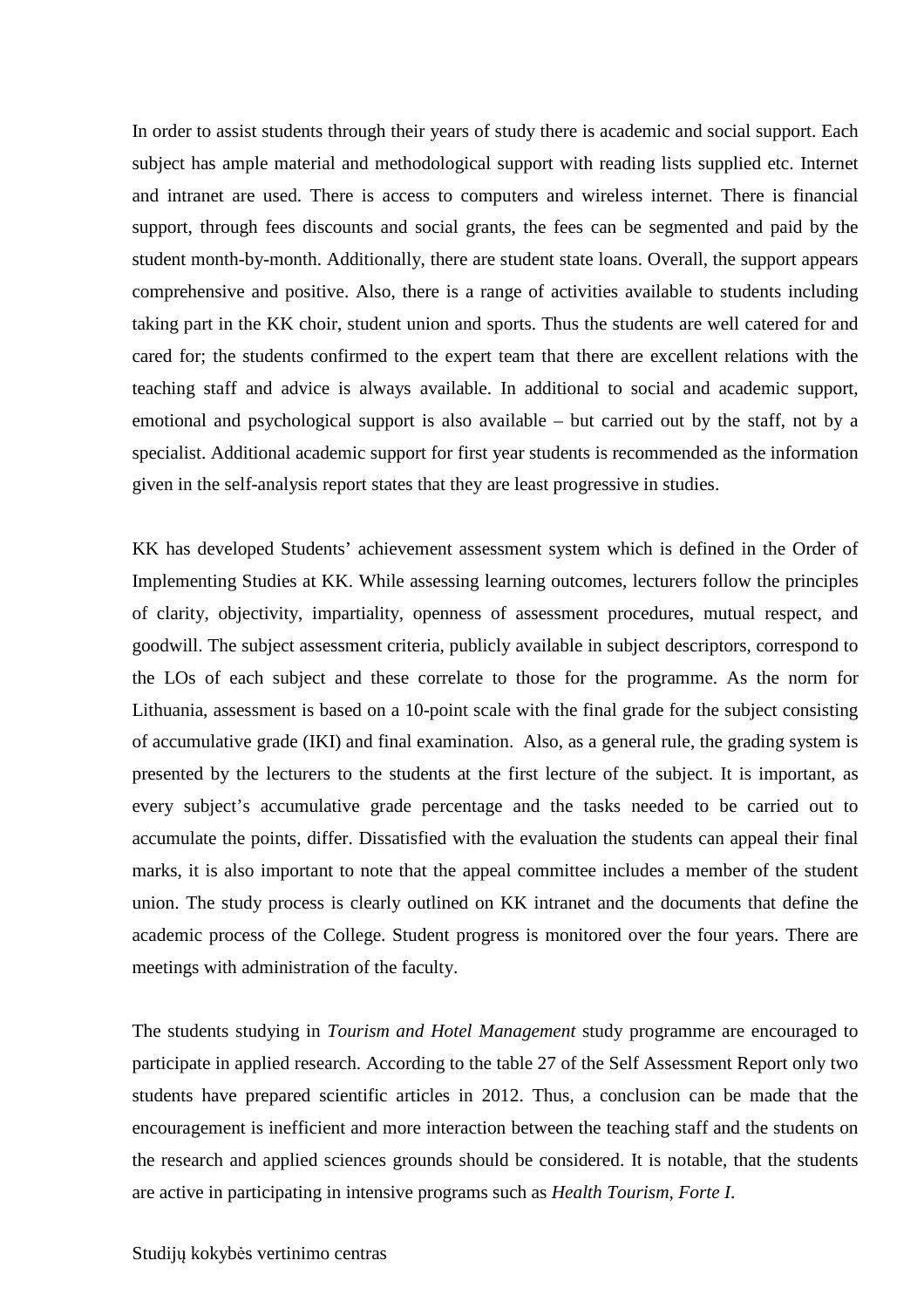All full-time and part time students of KK who have finished the 1st year of studies have a right to apply for the grant of Erasmus programme for studies or an internship abroad. They can also apply for the status of a student of Erasmus programme. However, during their studies, students can but once go abroad to study and once for an internship under Erasmus programme. Mixed mobility is also possible, i.e. some time is meant for studies, and some time is meant for internship. The students of *Tourism and Hotel Management* study programme take an active participation in mobility programmes: they go for studies and practice, participate in intensive programmes under Erasmus programme and according to multilateral and bilateral agreements.

For the past two years the number of outgoing and incoming students was high, in  $2012 - 35$ students went abroad, in  $2011 - 41$  student. The students have stated that they are really encouraged to go abroad and all of the information about the procedures needed is clear, also consultation from the faculty is always available. It is also notable that the students from Lithuania and also students from Pakistan, Nigeria, Sri Lanka, and Bangladesh study in this study programme. The incoming students who come under Erasmus exchange programme from France, Czech Republic, Turkey, Portugal, Poland, Latvia, and Finland are also integrated into this study programme. Efficient use of Erasmus program enables the students to improve their language skills and cultural awareness.

Every year the Department studies graduates' employment and conducts surveys. KK and the Faculty of BM also receive information about graduates' registration in the Lithuanian Labor Exchange from the Department of Services and Monitoring of Labor Market. The department collects data about the employment of graduates in December-January (half a year after the graduation of studies). Evaluating the employment of graduates, a tendency is observed that is best illustrated by the employment indicators of 2011 year graduates: more than 57% of all the employed graduates work abroad (in hotels, travel agencies, catering and other enterprises). The ability of graduates to speak foreign languages (2-3 foreign languages) and their professional competences help them easily integrate into the international labour market of tourism sector.

Attention in the Faculty is paid to the students' honesty. During the course of Introduction to Studies, students are acquainted with the requirements of academic ethics, and sanctions for violating its norms. Academic staff teaches students how to compose papers honestly citing references and set tasks that prevent academic dishonesty. All the students of the study programme of Business and Management (BM) who write final papers sign declarations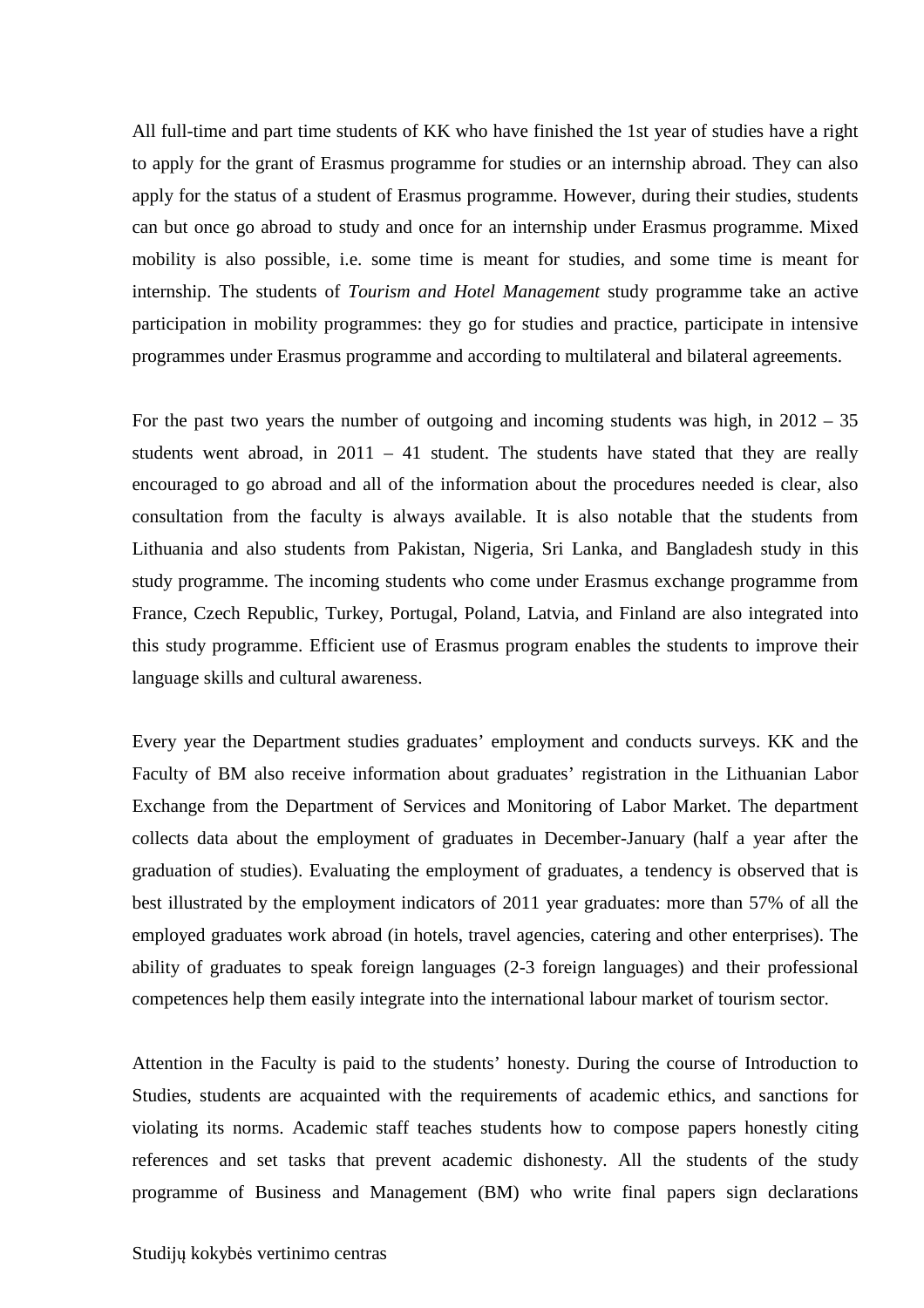prepared and approved by the Department. But, plagiarism verification software, which would fully ensure academic honesty, is not installed yet.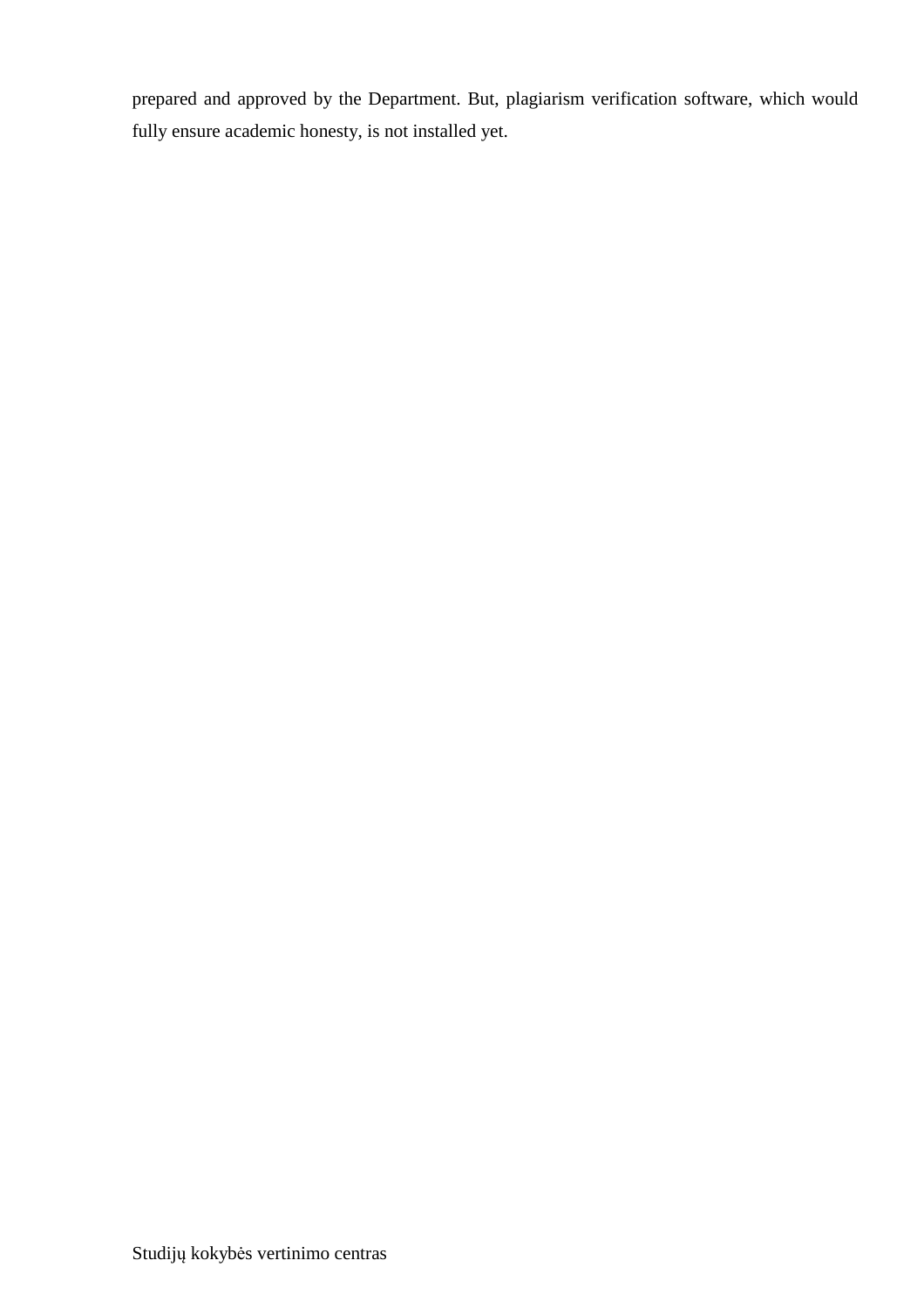#### *6. Programme management*

The THM study-programme is managed by Tourism and Hotel Management Department (Department), which belongs to the Faculty of Business Management (Faculty). Therefore several structural elements of programme management of THM are very similar or even identical to those of the Business Management programme in the same faculty of Kaunas College. The experts´ assessment of how programme management functions, however, may differ from the business management department in the same faculty THM.

The department is responsible for programme management and quality assurance. It is run by the Head (instructor), who is responsible for the activity results of the department. He is accountable to the Dean and Deanery and delivers plans to them which are then checked to be in line with those of the Faculty. He is responsible for the methods of studies implemented, study subjects quality (innovativeness, compliance with demand of labour market) and quality improvement, development of qualification of teachers (associate professors, lecturers, assistants), international exchange of students, research development. The department collaborates with Quality and Management Committee of Academic Board, social partners, employers, university scientists and students. As stated in SAR, Department meetings are held once a month or more often, if necessary, to consider issues regarding programme implementation, assessment of students'; to analyze students' feedback and proposals.

The responsibility of Faculty lecturer is to prepare plans of study subject, methodological material, to apply innovative evaluation methods of studies and learning outcomes, and to foster general and specific competencies of students. Lecturers are accountable to the Head, who assesses their activity results in written report. The summary of lecturers´ activity assessment report is presented to Deanery.

The Faculty is managed by the Dean, who is accountable to the Director of KK. The Dean makes annual and strategic plans (for 5 years) of the Faculty. Annual plans are approved in Deanery, while strategic plans and activity programme for the period of 5 years are approved by the Director of KK. The Dean is responsible for academic and economic results of Faculty.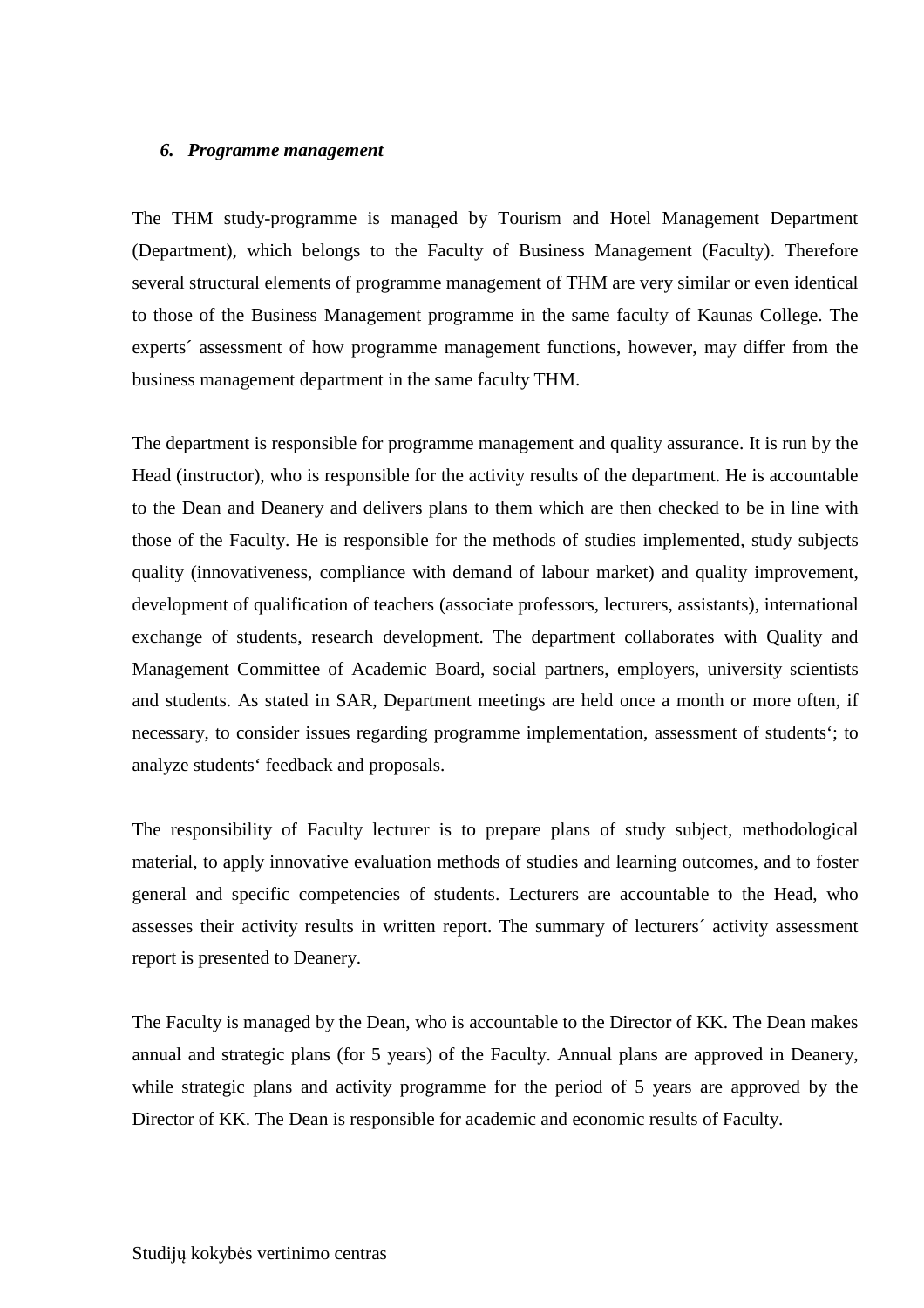Study Programme Committee (SPQ) is responsible for design, quality assurance, implementation, operation of each study program, evaluation of potential and enrolled students´ opinions, and provision of recommendations for improvement. It consists of the Head of Department, business representatives and a student. A frequency of Study Programme Committee meetings is not set; it depends on the needs of programme changes.

According to the SAR the internal study quality assurance system (SQAS) in the Faculty was developed and has been constantly improved, according to the Total Quality Management system, which was implemented and has been used in the College since. It is implemented through self-assessment and benchmarking. SQAS is focused on quality and management of study programmes and study subjects, the field of activities of staff and material resourses.

From the evidence available and the answers given the experts were not convinced that the results received by SQAS are effective and that they are extensively evaluated. Also unclear is to what extent SQAS has been developed. The autonomy and objectiveness of the implementation of the system and data collected was stated by staff. However, the experts have serious doubts whether the procedure really guarantees objectiveness. This is also linked to the processes how data is collected and used in further improvements of the programme quality. It appears that those who develop programmes are also involved in evaluating the outcomes; there is no neutral body.

In 2000 Study Quality Management Office was established, the functions of which are to manage the improvement of study quality and assessment of the results achieved. This office closely cooperates with faculties, departments, students and social partners in the process of improving the quality of the study programme. However it is not explained to whom this office has to report or to it is superior. Results or conclusions of this Office are not provided. It is not clear if this Office was created at College level or at Faculty level. This was also not fully clarified in the meeting.

As stated in SAR, students fill in questionnaires designed to assess quality of the subjects taught at the end of the course. Based on the comments, reflections and data obtained from the surveys, teachers develop study subject programmes and submit proposals for further improvement to the Head of the Department. After autumn and spring semesters, during the Deanery and Department meetings, student achievement and dropout rates, study quality assurance, and other topical issues of the study process are analysed. Activities of the Department, lecturers and Faculty are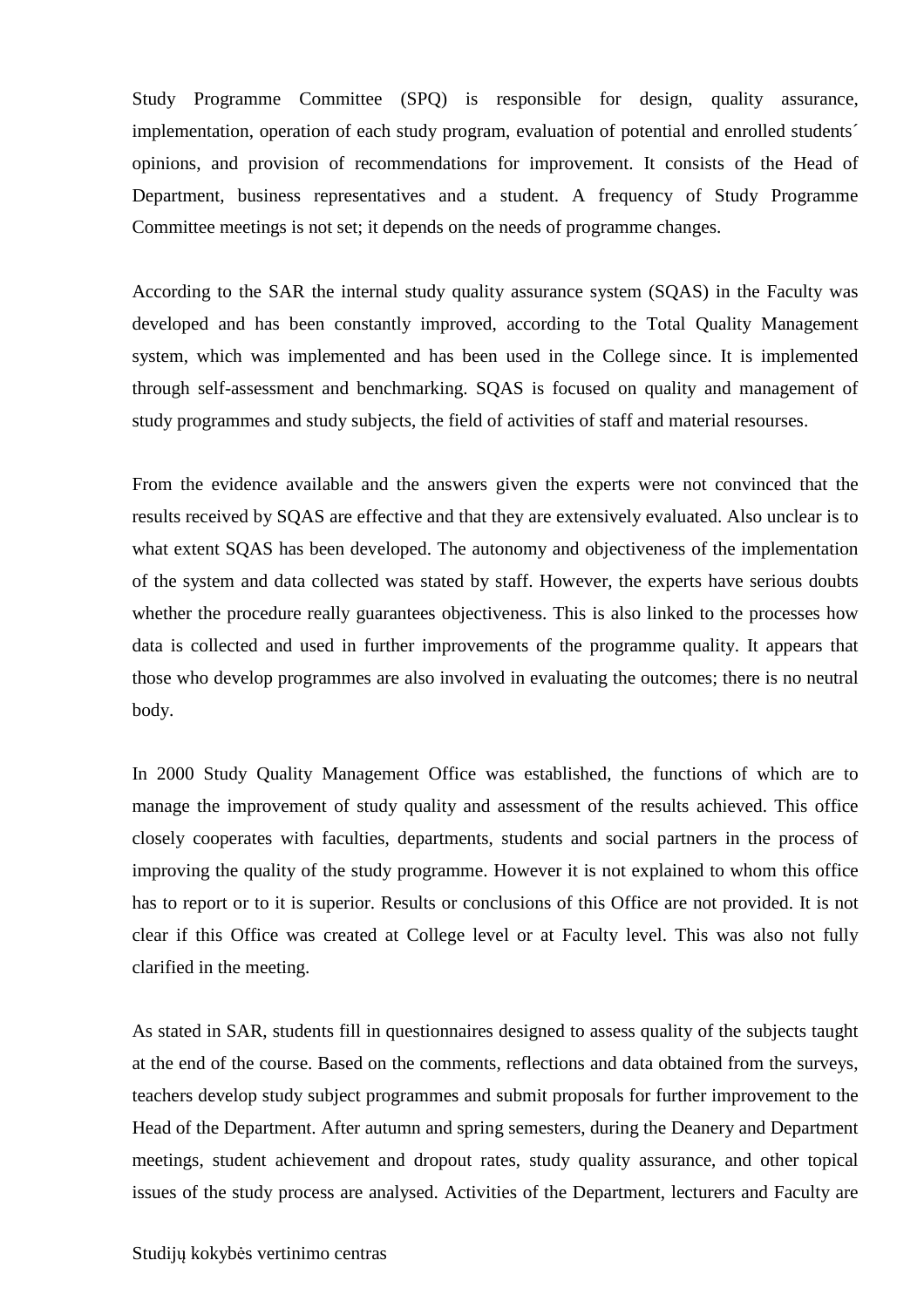analyzed and assessed in an annual self-assessment report which is presented to departments, Deanery, lecturers, students, Director of the College. The report includes assessment of lecturers' pedagogical activities accomplished, qualifications development proposals for performance and quality improvements. Department is assessed by the level of study program quality, level of qualification of academic staff, results achieved in research development. Faculty is assessed according to the following criteria: management, implementation of study programmes, staff qualification, international activity, research development, material resources. Deanery is eventually responsible for studies quality. Proposals made by the Study Programme Committee, students, graduates, employers, annual Department and Faculty action plans are discussed and drafted at the Deanery and Department meetings. Whereas the structure is fine, the details of the procedures should be revealed. The experts would have welcomed examples to verify the effectiveness of the procedures. Again, it seems that those developing are also those who evaluate – more or less directly. This should not be the case; there have to be neutral bodies included which put forward neutrally assessed results of evaluations.

As stated in SAR, good practice from foreign higher education institutions is analyzed in order to adopt experience and improve the programme. Also, collected and analyzed information is compared to the data of similar programmes in other educational institutions, however – as above - it is not explained how benchmarking is done and what the level of the programme is. Without this information and without revealing the criteria the exercise is insufficiently pursued. In this way no results can be drawn which otherwise should lead to corrective actions.

Based on information provided in SAR, lecturers' job satisfaction survey is implemented annually since 2009. 2011 survey showed that tasks and responsibilities set by the heads of departments were assigned adequately (59% of participants), lecturers have affirmed that they receive feedback on their performance from the heads of their departments (66% of participants).

As a result of changes made based on evaluations and analysis mentioned above, the quality of studies improved, however it is difficult to measure this improvement. It has been mentioned in the SAR that student the thesis quality has improved, however it is not clear by how much and how the thesis quality was evaluated. There were no general assessment criteria revealed across the study-programme. The experts gained an overview of some student theses and indicated that theses' quality was average although from a strict academic viewpoint some improvements could be made as regards the rigorousness of such research. It also proved the necessity of the module/course Academic Writing.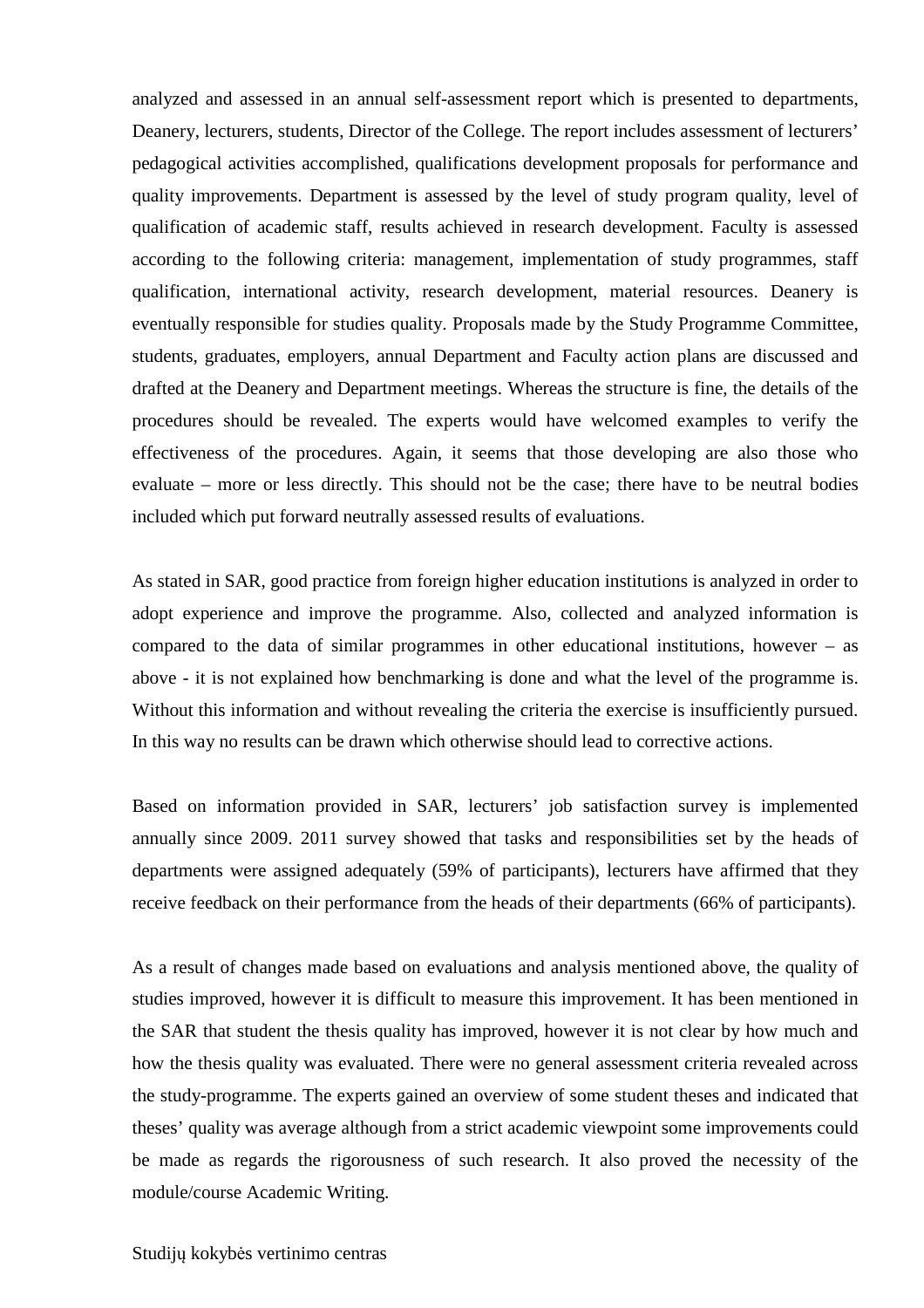Study programme assessment and improvement activity is attended and positively influenced by stakeholders (students, staff, lecturers, employers and graduates). Students participate in surveys related to the quality of the studies and teaching. Graduates participate in the Alumni club, although their participation level is low. Employers surveys are organized, which results are taken into account when learning outcomes are modified, content of study subject adjusted and new subjects introduced. Stakeholders participate in career days, round table discussions, Qualification Commission of final theses of students, deliver public lectures and seminars. They also participate in the activities of Study Programme Committee which is a positive indication of their interest which should be developed further and sustained. Particular efforts seem to be needed.

The system for assuring the quality of the study programme exists as such. All stakeholders have the possibility to affect the quality of the study programme. There is a continuous need which seems to be acknowledge but has yet to be implemented in an adequate format, in particular as regards specific open criteria and objectivity of the processes.

Internationalization and mobility of the College and this particular program needs to be increased. International cooperation has been strengthened, network of foreign partners has expanded, and mobility of teachers has increased. The number of courses taught in English increased, however this is not yet sufficient for the current needs of the labour market. The experts have noticed that the staff tries to encourage students. As the result is not that positive yet further measures have to be taken, also those which have become known as "ERASMUS at home" and so called mobility windows. The latter concept does not appear to have been understood and fully exploited. It is a much stronger signal than a permanent repetition of encouragements.

College teachers, departments and faculties prepare self-assessment reports, however there are no "external" quality evaluation by a separate institution in the College. "External" in here means that there should be an internal body within the faculty which is not involved in the programme and to this extent "external", i.e. objective. This is a major concern, a very essential one, of the experts. "Internal quality assurance" system is – as outlined above - functioning, but not sufficient, not effective and not objective enough. Furthermore, in currently existing quality assurance system the participation rate is not clear, also unclear feedback provision and revising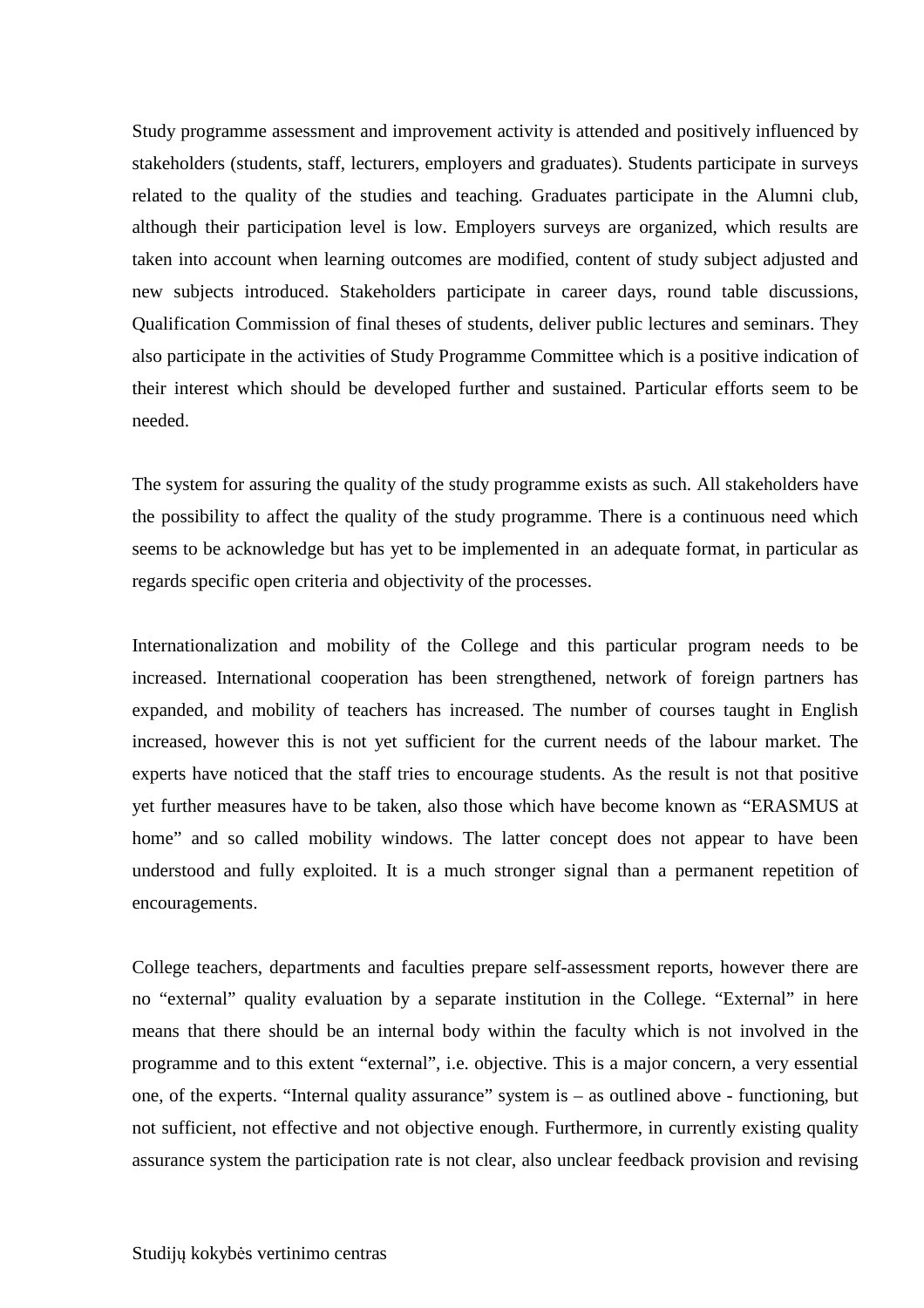processes. During the site visit no clear answer was given how the programme's quality has been evaluated in the past, and what has been the level of improvement from year to year. In conclusion, there is no well working, fully implemented quality assurance system, as College lacks independent quality assurance elements.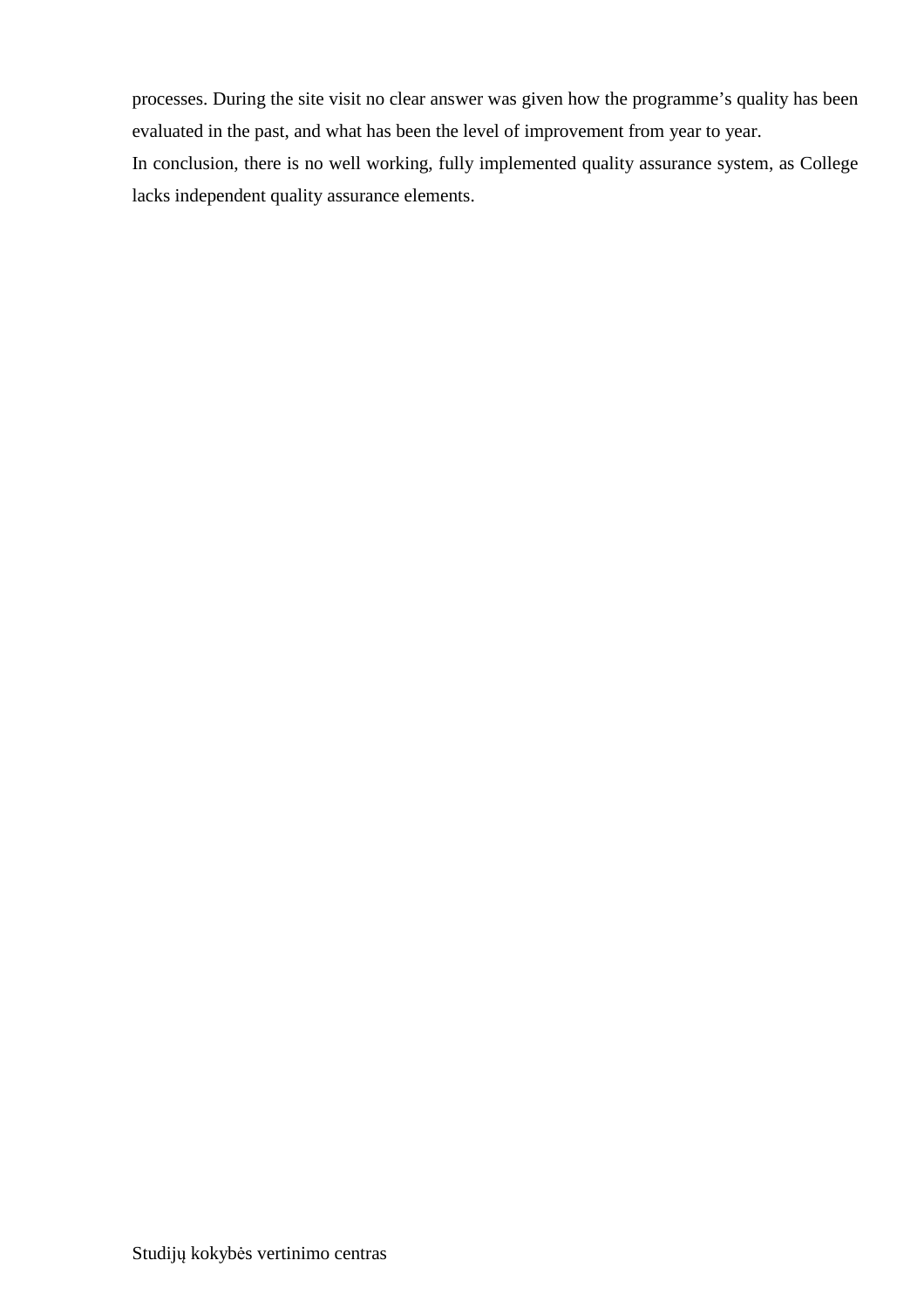#### **III. RECOMMENDATIONS**

#### **Part I**

The experts have noted some issues which cannot be directly influenced by the College. The group wants to highlight them as they are critical in the light of the EHEA. The experts stress and assure, that these elements are not considered when evaluating the programme of the College. The experts feel that these should be mentioned so that they may be considered at the respective political level in the country.

- 1. Be aware that at the end of a first-cycle programme, in Lithuania a bachelor degree, the learning outcomes do not relate to a specialist but a generalist. Also a professional bachelor is still a generalist at this level and is – first of all – an academic degree with a professional bias. It is not a qualification of a specific narrow profession only.
- 2. The difference between full-time and part-time students might be reconsidered. It might be unfair to ask part-time students to achieve the same learning outcomes in just one more year than students in the full-time mode are required to reach.
- 3. The under-equipment of the library is well-known throughout countries. The College should do anything to amend the situation and give access to students to improve their academic skills.

#### **Part II**

The following issues have been taken into account in the evaluation grading:

- 4. The College should make sure that writing the learning outcomes is not an exercise of using the right terms but should reflect the profile of the programme and to be implemented throughout the programme in teaching, learning and assessment supported by personnel and material resources. The staff is encouraged to develop further their modularization of the programme.
- 5. As Bloom´s terminology is used to describe learning outcomes it might be wise to use the full scale, strengthening analysis, synthesis and evaluation or in terms of the Dublin Descriptors in particular "communication" and "learn to learn". Also, "making judgements" on the basis of academic argumentation could be underpinned. Elements of the "affective" and "psychomotor" domains are hardly identifiable.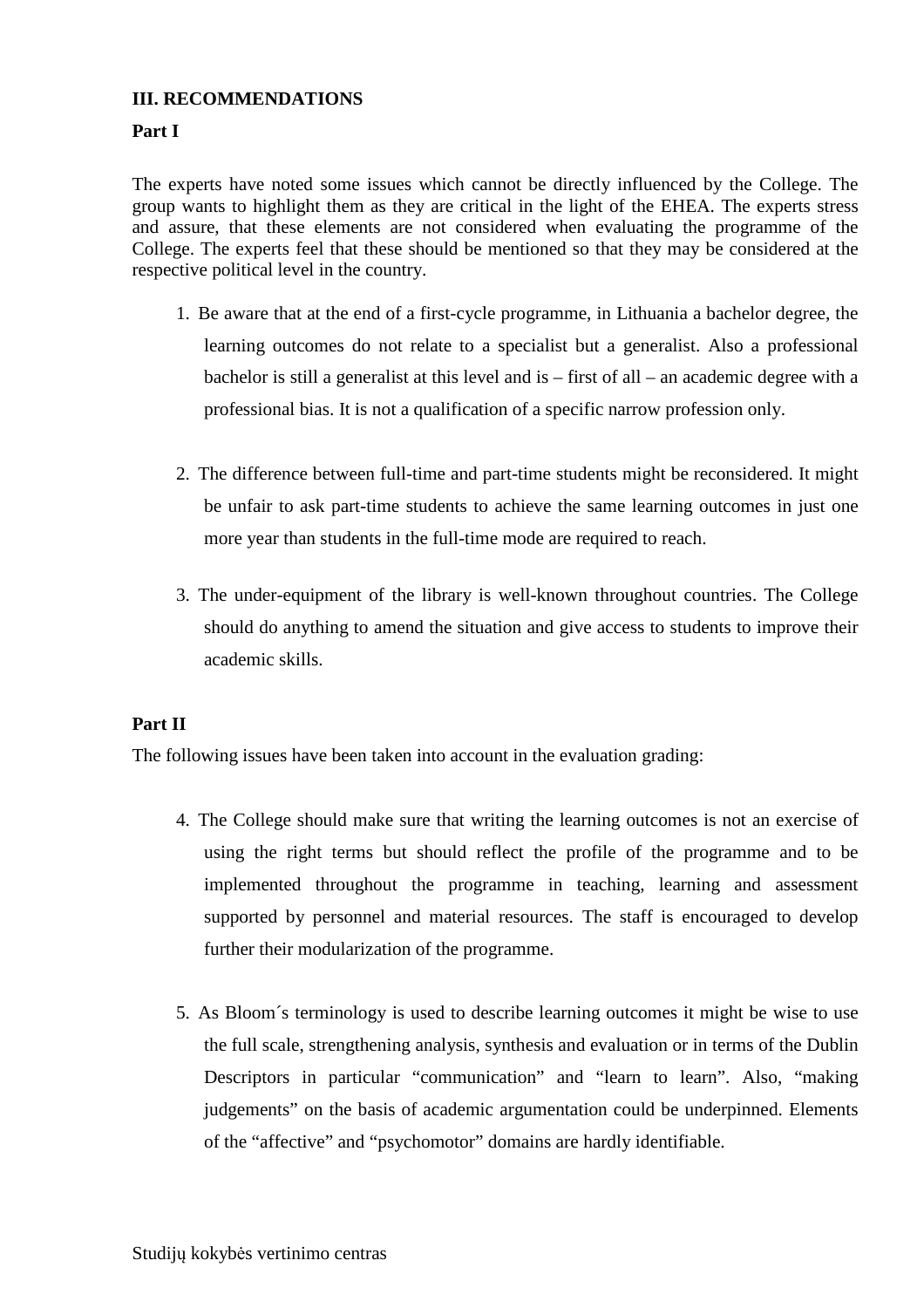- 6. More efforts might be useful to successfully develop a stronger international orientation of the curriculum and the programme as such, e.g. the introduction of a mobility window, English as the language of teaching and learning.
- 7. If international students are to be attracted information and course material has to be available for anyone "at a mouse-click". The ECTS User´s Guide of 2009 gives a good overview of the material needed.
- 8. THM programme might include much more the wellness, health, leisure and sports sector. The complementarity between Tourism and Hotel Management does not seem to be considered.
- 9. The distribution of credits to be achieved per semester appears to be uneven. Although in the full-time mode the guideline of 60 is respected, the significant difference between autumn and spring semester have to be discussed. For part-time students it is even worse. The logic behind is not obvious – at least not for an outsider.
- 10. The allocation of credits per modules should be revised in the light of the workload needed. As an example "Philosophy" and "Psychology" could be looked at. There seems to be still too many subjects for the programme. It seems to have improved since the last accreditation but should still be improved in the light of modularising the programme. Bundling subjects is not regarded as modularization, neither automatically a multidisciplinary approach.
- 11. Also, some modules, e.g. "Lithuanian Language and Business Correspondence", "Business Communication" or "Basics of EU Common Market" might be questioned as regards reaching bachelor level. There might be a closer link to the THM sector. A module "Management" might be much too general. Overall, it might be adequate to revise the structure of the modules, e.g. "Philosophy" and "Psychology" are in different blocks; "Information Technology" part of the block "General subjects of collegial studies". Do social media, e.g., not play a role within the foreseeable future? In addition the College might consider indicating the level of competence of the language classes. The level could be linked to the European Competence Framework for Languages.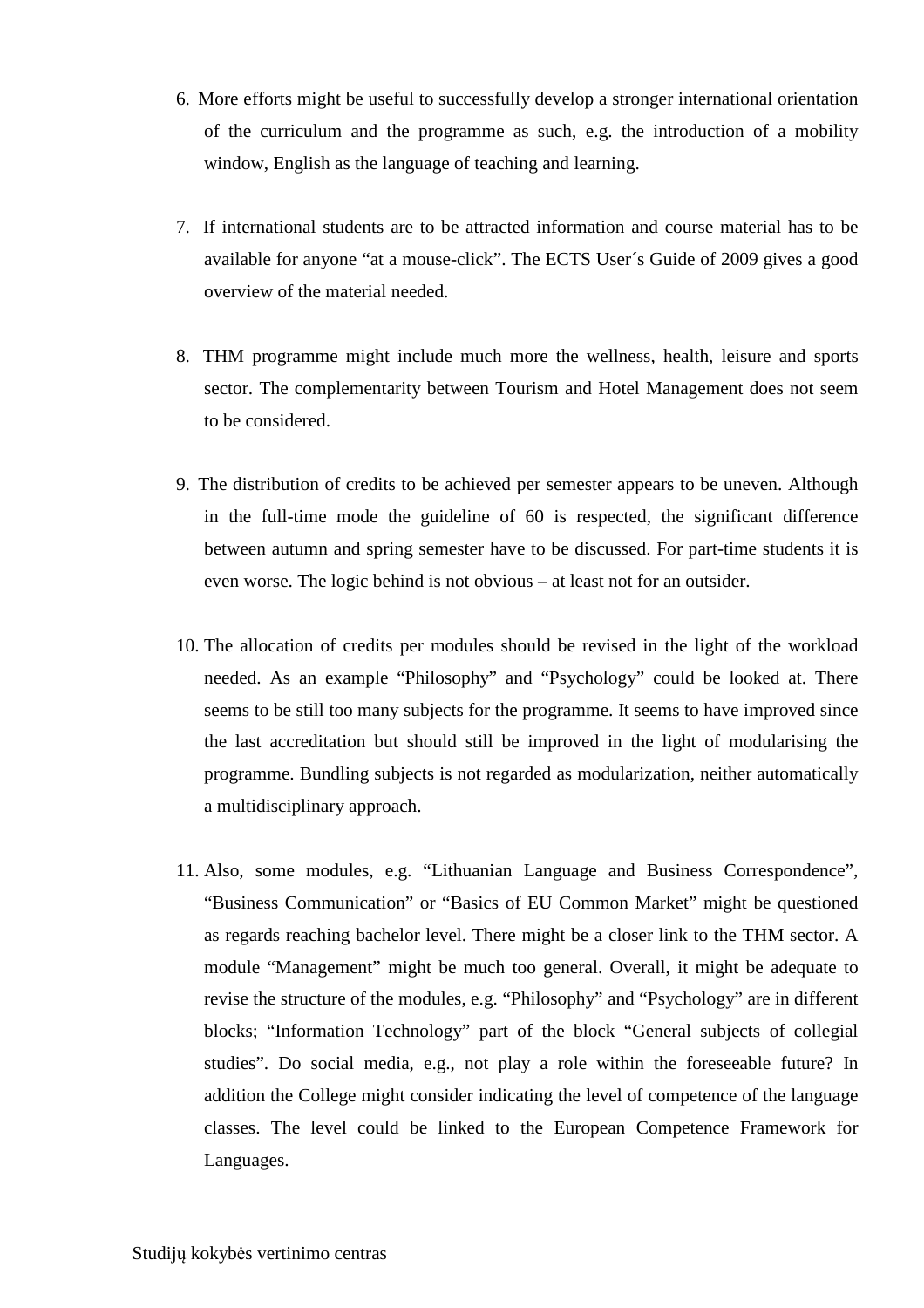- 12. The College might consider the introduction of platforms to design study-programmes effectively and efficiently to also allow for mobility between programmes, faculties and locations
- 13. There is no need to have the same forms of learning for each module. The distribution – in particular as regards self-study and consultation seems to be quite arbitrary. The role of "practices" and "practicals" has to be clarified for full-time students in comparison to part-time students. If practical experience of part-timers was included it should become apparent.
- 14. A transparent and clear assessment system should be designed. It appears as if credits are taken as weighting factor for marks. Credits are purely based on workload and have nothing to do with the performance how they were achieved.
- 15. The faculty should take proactive measures to encourage students to participate in research and other scientific activities. In addition, it is recommended to implement an anti-plagiarism programme to fully ensure academic fairness.
- 16. The College should continue to involve students and to listen to them. Also the relationship with other stakeholders is very good. Perhaps a thought to stabilize the situation on a more formal level might be adequate. A proposal was made, for example, to think in terms of a "Dual Programme" to integrate College and the business world on a very formal basis within a programme.
- 17. The internal quality system seems to need more effectiveness and efficiency, in particular a "neutral / objective element".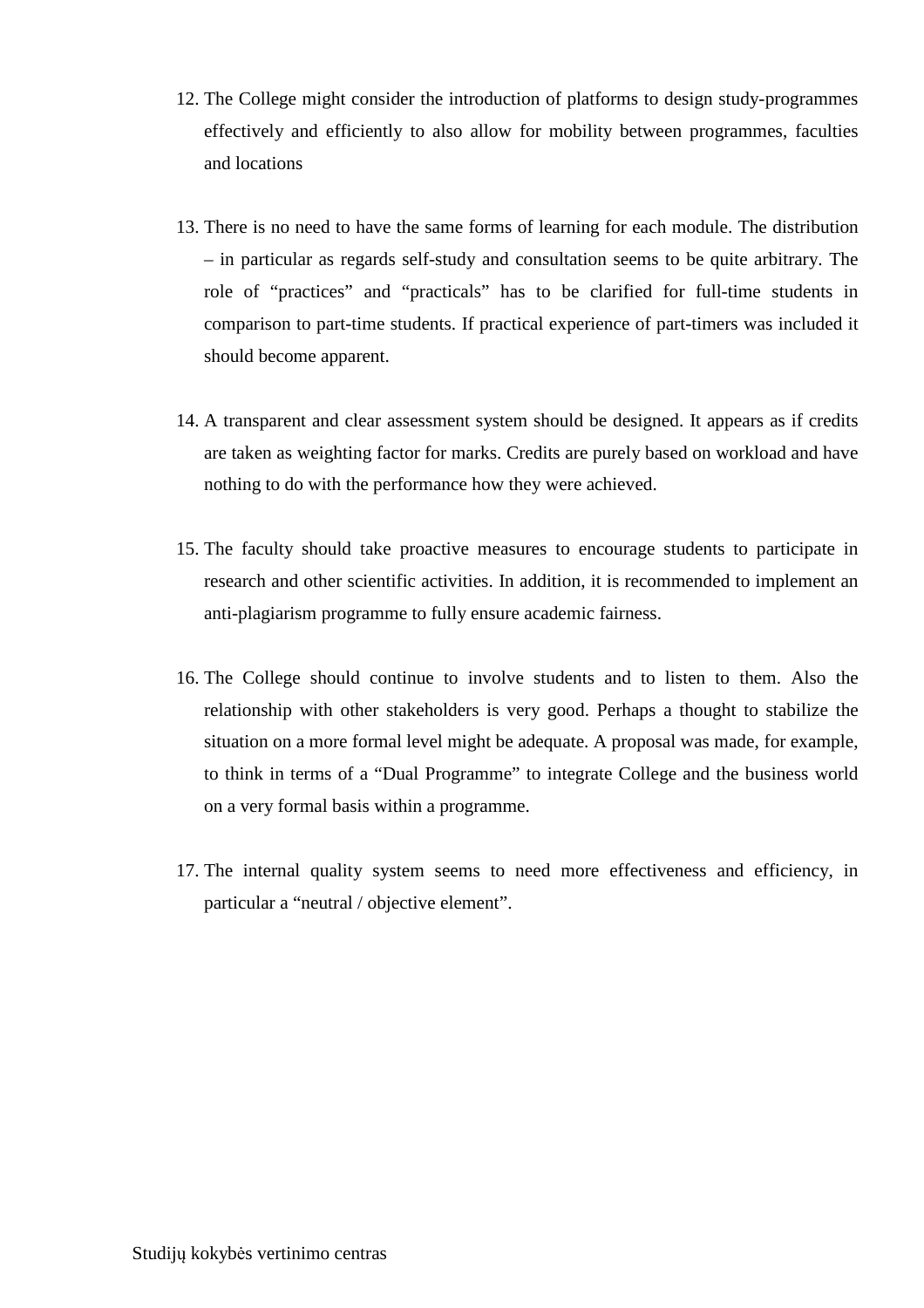#### IV. **SUMMARY**

Students and alumni emphasized practical experience during the lectures as the biggest value of the study program which opens the doors to the work. During the meeting with social partners experts were told, that the graduation of Kaunas Kolegija is a good business card for a student. Social partners emphasized that students are stronger and stronger every year and there are more relationships between theory and practice. Students are capable to answer the questions of practitioner and usually demonstrate capabilities to implement their ideas/projects. This surely is the result of a close relationship between the College and all stakeholders reflecting regional needs, and a very effective communication between all staff and students within a programme, between programmes and between faculties.

The training of staff is positively highlighted. In this way motivation and understanding of teaching, learning and assessing in the light of a student-centred approach based on a modularised philosophy using credits to protect students, respecting ECTS and other tools applied within the European Higher Education Area in the light of the Lithuanian laws and regulations, such as the Lithuanian Qualifications Framework, is developed and sustainable in future.

The THM is rather limited in its scope for the time being. Potential links to health, wellness, leisure and sport for further growth of the programme have not been considered yet. This refers to the internationalisation of the curriculum as well. Considering the location of the programme on offer the College does not seem to be aware of culture and communication skills of students and staff, and neglects the language spoken in their regional catchment area.

For the time being full-time and part-time student programmes appear to have the same profile. The diversity of student clientele doesn´t seem to have been considered seriously yet.

The quality system established doesn´t seem to operate fully independent yet, a further development is essential with the support of the decision making bodies. An overall work-and time-schedule is missing to determine what has to be done when by whom. To this extent proposals which were made in the past accreditation process, eg the design of a transparent assessment procedure, have not been taken up yet. Criteria are not yet revealed, neither the objectivity of assessment and evaluation procedures.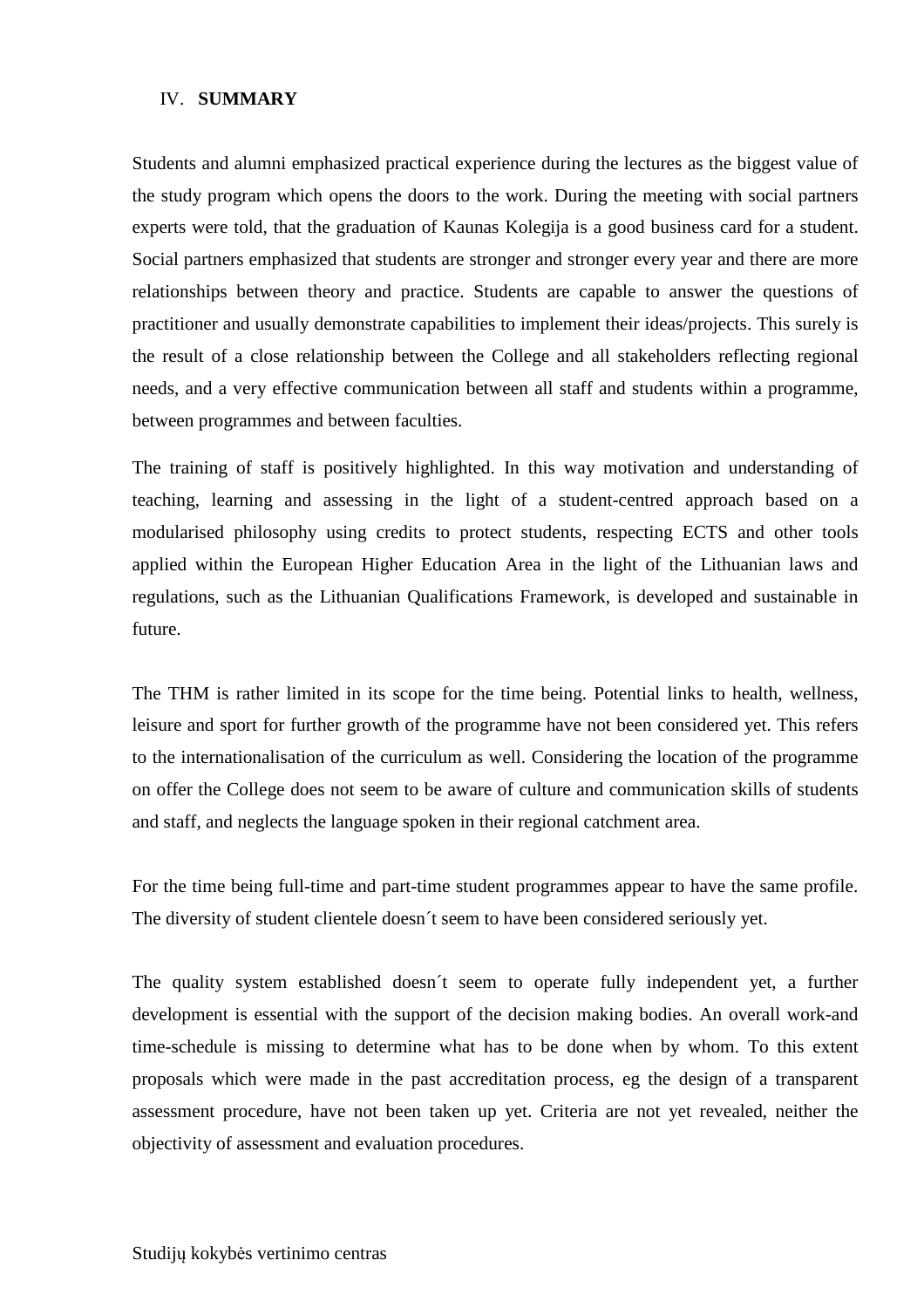#### **V. GENERAL ASSESSMENT**

The study programme Tourism and Hotel Management (state code – 653N20007) at Kaunas College is given **positive** evaluation.

| No. | <b>Evaluation Area</b>                                                                                     | <b>Evaluation Area</b><br>in Points* |
|-----|------------------------------------------------------------------------------------------------------------|--------------------------------------|
| 1.  | Programme aims and learning outcomes                                                                       |                                      |
| 2.  | Curriculum design                                                                                          |                                      |
| 3.  | <b>Staff</b>                                                                                               | 3                                    |
| 4.  | Material resources                                                                                         | 3                                    |
| 5.  | Study process and assessment (student admission, study process<br>student support, achievement assessment) |                                      |
| 6.  | Programme management (programme administration, internal quality<br>assurance)                             |                                      |
|     | <b>Total:</b>                                                                                              |                                      |

*Study programme assessment in points by fields of assessment*.

\*1 (unsatisfactory) - there are essential shortcomings that must be eliminated;

2 (satisfactory) - meets the established minimum requirements, needs improvement;

3 (good) - the field develops systematically, has distinctive features;

4 (very good) - the field is exceptionally good.

| Grupės vadovas:<br>Team Leader: | Volker Gehmlich  |
|---------------------------------|------------------|
| Grupės nariai:                  | Richard Mischak  |
| Team members:                   | Mindaugas Butkus |
|                                 | Erika Vaiginienė |
|                                 | Andrius Zalitis  |
|                                 |                  |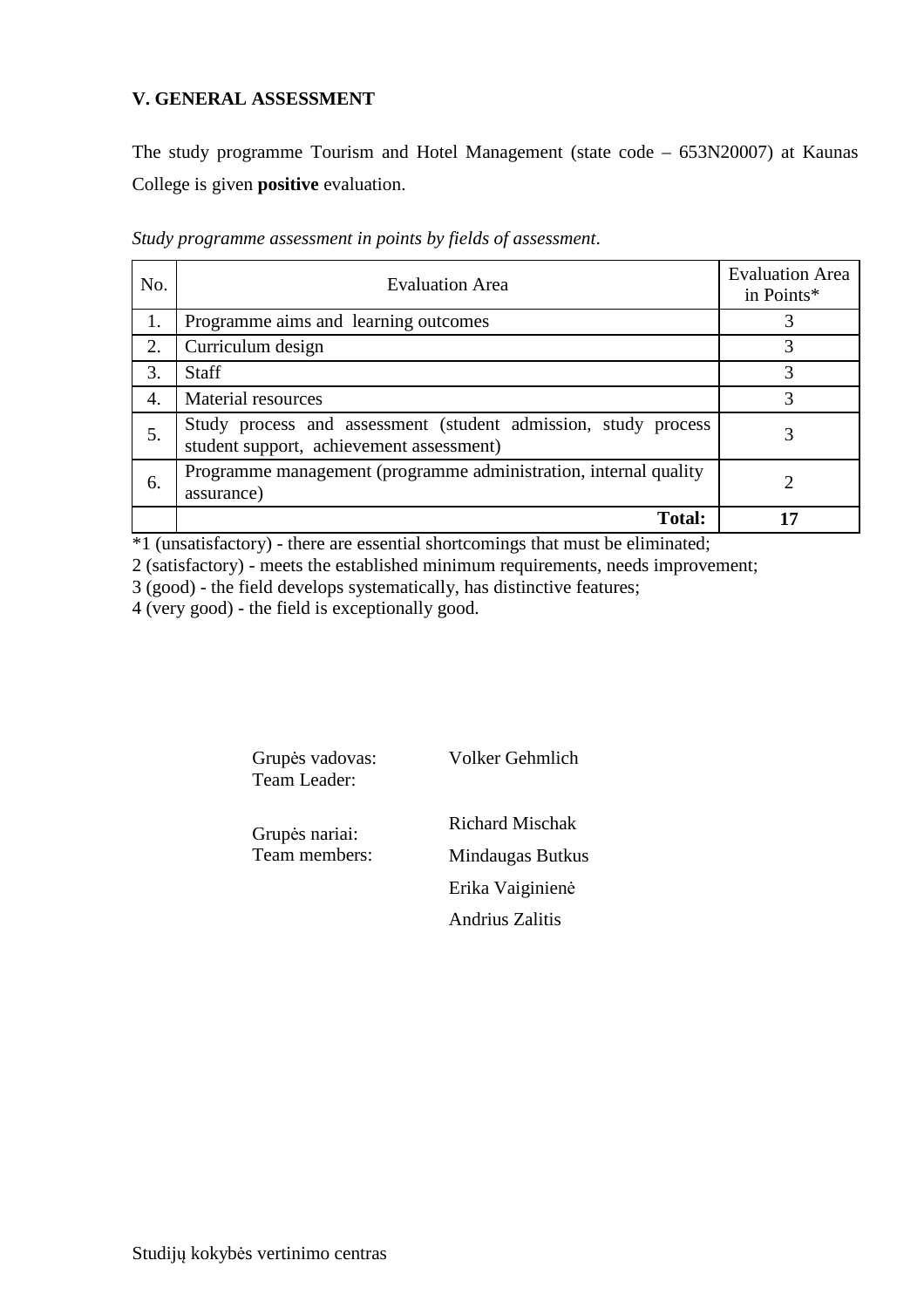#### **KAUNO KOLEGIJOS PIRMOSIOS PAKOPOS STUDIJŲ PROGRAMOS** *TURIZMO IR VIEŠBUČIŲ VADYBA* **(VALSTYBINIS KODAS – 653N20007) 2014-05-13 EKSPERTINIO VERTINIMO IŠVADŲ NR. SV4-232 IŠRAŠAS**

#### **<...>**

#### **V. APIBENDRINAMASIS ĮVERTINIMAS**

Kauno kolegijos studijų programa *Turizmo ir viešbučių vadyba* (valstybinis kodas – 653N20007) vertinama **teigiamai**.

| Eil.<br>Nr. | Vertinimo sritis                                 | <b>Srities</b><br>įvertinimas,<br>balais* |
|-------------|--------------------------------------------------|-------------------------------------------|
| 1.          | Programos tikslai ir numatomi studijų rezultatai | 3                                         |
| 2.          | Programos sandara                                | 3                                         |
| 3.          | Personalas                                       | 3                                         |
| 4.          | Materialieji ištekliai                           | 3                                         |
| 5.          | Studijų eiga ir jos vertinimas                   | 3                                         |
| 6.          | Programos vadyba                                 | $\overline{2}$                            |
|             | Iš viso:                                         | 17                                        |

\* 1 - Nepatenkinamai (yra esminių trūkumų, kuriuos būtina pašalinti)

2 - Patenkinamai (tenkina minimalius reikalavimus, reikia tobulinti)

3 - Gerai (sistemiškai plėtojama sritis, turi savitų bruožų)

4 - Labai gerai (sritis yra išskirtinė)

<...>

#### **IV. SANTRAUKA**

Studentai ir buvę studentai pabrėžė, kad praktinė patirtis paskaitų metu buvo vertingiausia iš visos studijų programos, kuri sudarė galimybes rasti darbą. Susitikimo su socialiniais partneriais metu ekspertams buvo pasakyta, kad Kauno kolegijos baigimas yra gera studento vizitinė kortelė. Socialiniai partneriai pabrėžė, kad kasmet studentai būna vis geriau paruošti ir gerėja ryšys tarp teorijos ir praktikos. Studentai geba atsakyti į specialistų klausimus ir dažnai demonstruoja sugebėjimus įgyvendinti savo idėjas ar projektus. Tai, be abejo, yra Kolegijos bendradarbiavimo su socialiniais dalininkais rezultatas, kuris atspindi poreikius regione, o taip pat parodo, kaip visas personalas efektyviai bendrauja su studentais programos metu, koks ryšys tarp programų ir fakultetų.

Teigiamai įvertintas personalo paruošimas. Šiuo būdu kuriama ir ateityje planuojama palaikyti motyvacija ir dėstymo, mokymosi bei vertinimo supratimas, kuris koncentruojamas į studentus, remiantis programos moduline filosofija, naudojant kreditus studentams apsaugoti, atsižvelgiant į ECTS ir kitas Europos aukštojo mokslo srityje taikomas priemones, Lietuvos Respublikos įstatymus bei taisykles, tokias, kaip Lietuvos kvalifikacijų sąranga.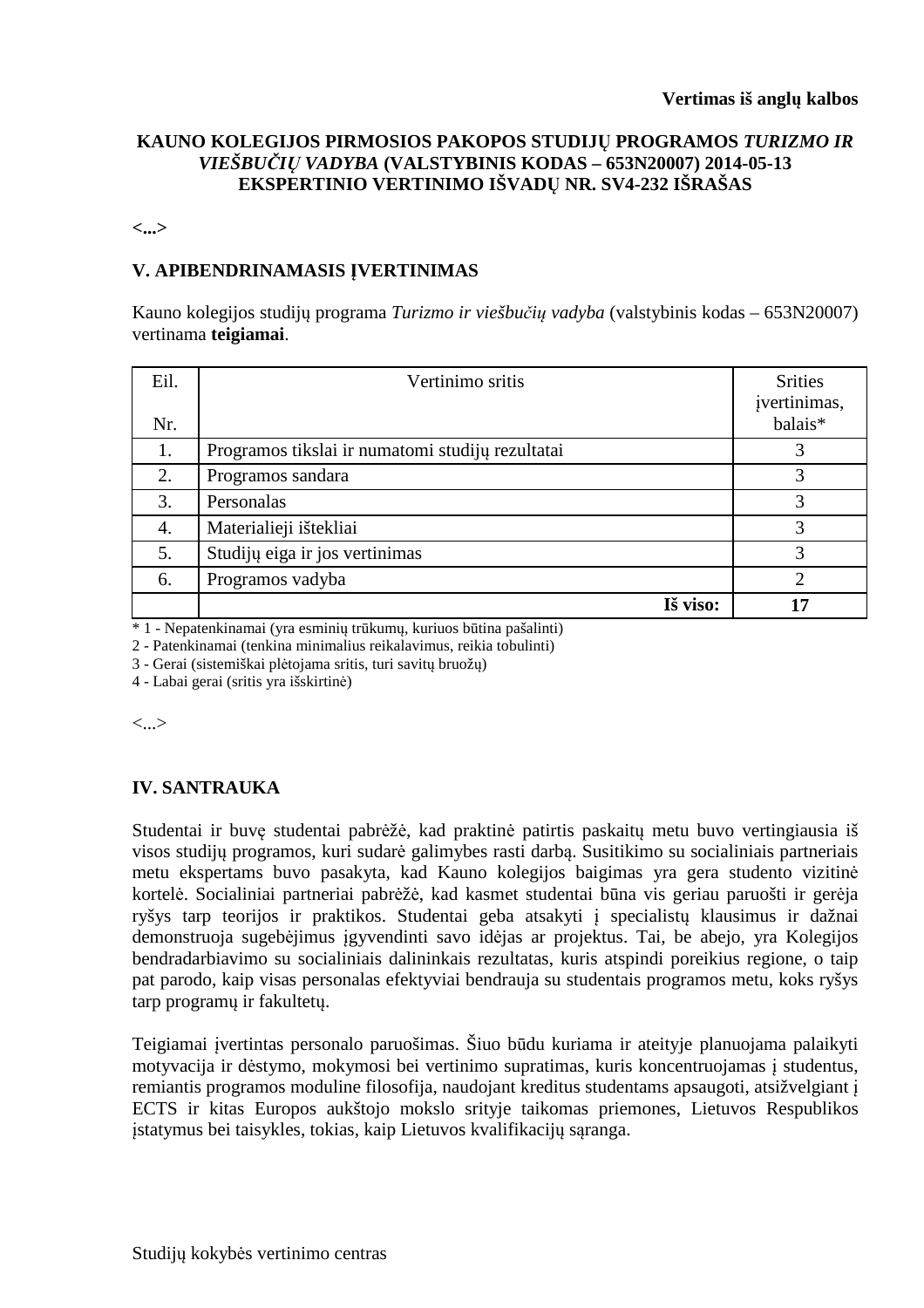Šiuo metu TVV programa yra gana ribotos apimties. Kol kas programos tobulėjimo tikslais nebuvo aptartos potencialios sąsajos su sveikata, sveikatingumu, poilsiu ir sportu. Tai taip pat susiję su

studijų turinio internacionalizavimu. Atsižvelgiant į programos vietą, atrodo, kad Kolegija nežino apie studentų ir personalo bendravimo kultūrą bei įgūdžius ir apleidžia savo regiono kalbą.

Šiuo metu atrodo, kad nuolatinių ir ištęstinių studijų studentų programos yra to paties profilio. Panašu, kad skirtumai tarp studentų ir specifiniai krūvio apribojimai ištęstinių studijų studentams kol kas nebuvo apsvarstyti.

Atrodo, kad kol kas savarankiškai nefunkcionuoja sukurta kokybės sistema, būtina ją toliau tobulinti padedant sprendimus priimančioms institucijoms. Trūksta bendro laiko ir krūvio planavimo priemonių, kurios padėtų nustatyti, ką, kas ir kada turi atlikti. Paskutinio vertinimo metu šiuo tikslu teikti pasiūlymai, pvz., sukurti skaidrią vertinimo procedūrą, kol kas nebuvo įgyvendinti. Kol kas neatskleidžiami nei vertinimo objektyvumo, nei vertinimo procedūrų kriterijai.

#### **III. REKOMENDACIJOS**

Ekspertai pastebėjo keletą problemų, kurioms kolegija negali tiesiogiai daryti įtakos. Grupė norėtų jas pabrėžti, kadangi jos yra labai svarbios Europos aukštojo mokslo erdvėje. Ekspertai pabrėžia ir užtikrina, kad šie klausimai nesvarstomi atliekant kolegijos programos vertinimą. Ekspertų manymu, šiuos klausimus reikėtų paminėti tam, kad juos būtų galima spręsti atitinkamame šalies politikos lygmenyje.

- 1. Atkreipkite dėmesį, kad pabaigus pirmos pakopos studijų programą, Lietuvoje gavus bakalauro laipsnį, studijų rezultatai nebus tokie, kaip specialistų, bet kaip universalų išsilavinimą įgijusių asmenų. Taip pat profesiją įgijęs bakalauras šiame lygyje vis dar yra universalų išsilavinimą turintis asmuo ir pirmiausia turi tam tikros profesinės krypties akademinį laipsnį. Tai nėra tik siaura specifinė profesinė kvalifikacija.
- 2. Reiktų peržiūrėti klausimą, kuo skiriasi nuolatinių ir ištęstinių studijų studentai. Būtų nesąžininga iš ištęstinių studijų studentų reikalauti tik per vienerius papildomus metus pasiekti tokių pačių studijų rezultatų, kaip ir nuolatinių studijų studentai.
- 3. Nepakankamas bibliotekos aprūpinimas įranga yra gerai žinomas įvairiose šalyse. Kolegija turėtų daryti viską, kad pagerintų šią situaciją ir suteiktų studentams galimybę gerinti savo akademinius įgūdžius.

#### **II dalis**

Atliekant vertinimą buvo atsižvelgta į šiuos klausimus:

4. Kolegija turėtų užtikrinti, kad studijų rezultatų aprašymas nebūtų tik užduotis, kurios metu reikia vartoti tinkamus terminus, bet atspindėtų programos profilį ir būtų įgyvendinamas programos metu dėstant, mokantis ir vertinant, ir kad tai įgyvendintų personalas bei atspindėtų materialiniai ištekliai. Personalas skatinamas toliau vystyti programos skaidymą į modulius.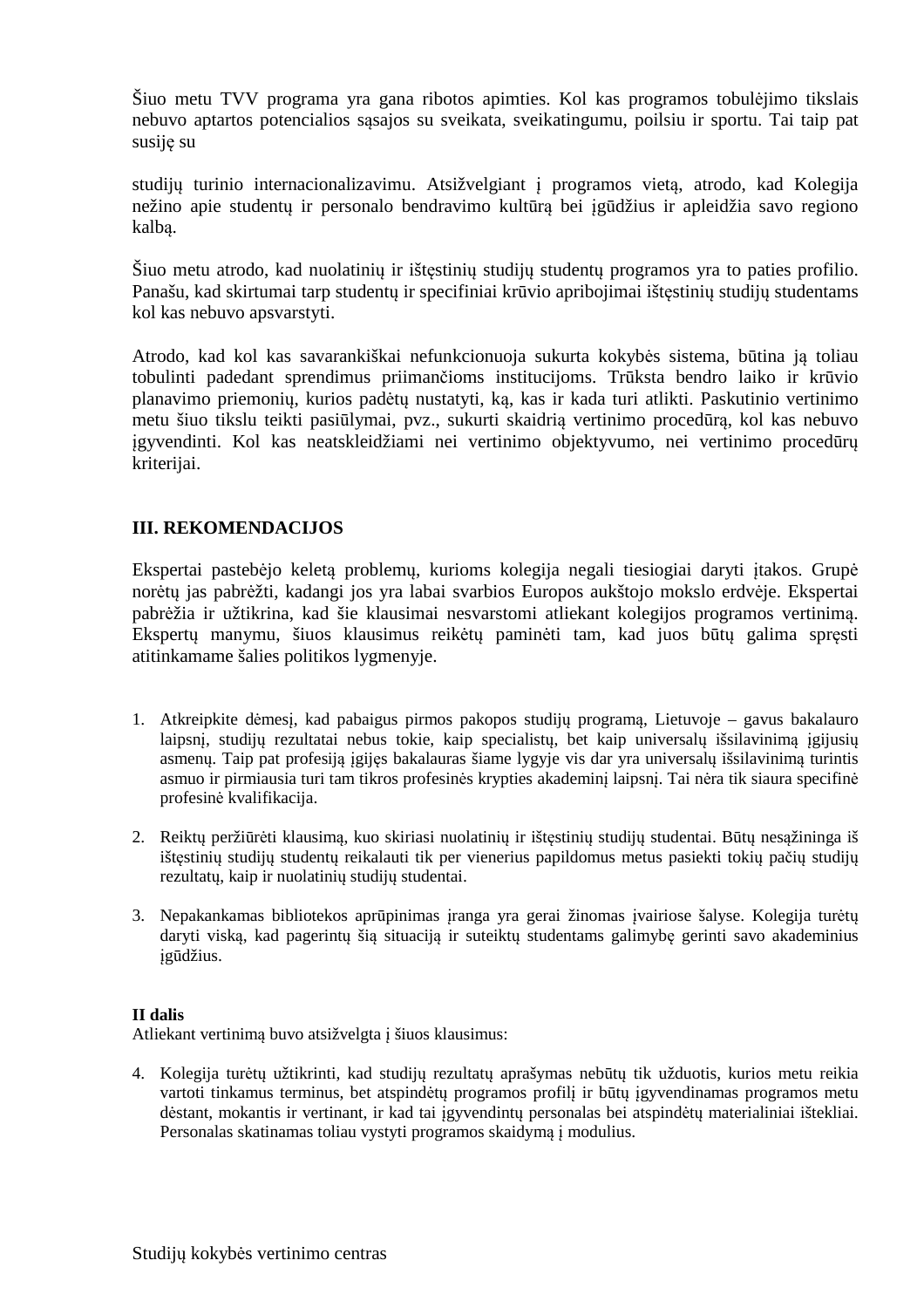5. Kadangi studijų rezultatai apibūdinami naudojant Bloomo terminologiją, būtų galima naudoti visą palaikančią analizę, sintezę ir vertinimą arba, kaip įvardijama Dublino aprašuose, "komunikaciją" ir "mokymą mokytis". Taip pat galėtų būti skatinama "priimti sprendimus"

remiantis akademiniais argumentais. Beveik neįmanoma nustatyti "emocionalios" ir "psichomotorinės" srities elementų.

- 6. Būtų naudinga dėti daugiau pastangų norint sėkmingai vystyti tarptautinę studijų turinio ir programos orientaciją, pvz., įvesti judrumo programą, dėstyti ir mokytis anglų kalba.
- 7. Jei būtų pritraukiama studentų iš užsienio, visa informacija ir kurso medžiaga turėtų būti visiems lengvai prieinama internetu. 2009 m. ECTS vartotojo gide pateikiama aiški reikalingos medžiagos apžvalga.
- 8. TVV programa galėtų nagrinėti daug daugiau nei sveikatingumas, sveikata, laisvalaikis ir sportas. Panašu, kad nebuvo svarstyta, kaip turizmo ir viešbučių vadybos sritys papildo viena kitą.
- 9. Per semestrą gaunamų kreditų paskirstymas yra nelygus. Nors nuolatinėse studijose laikomasi taikomo 60 kreditų principo, bet reikėtų aptarti reikšmingą skirtumą tarp kreditų skaičiaus, skiriamo už rudens ir pavasario semestrus. Ištęstinių studijų studentų gaunami kreditai paskirstyti dar prasčiau. Neaiški tokio paskirstymo logika, bent žiūrint iš šalies.
- 10. Reikėtų peržiūrėti kreditų paskirstymą moduliams atsižvelgiant į reikalaujamą krūvį. Kaip pavyzdžiais reikėtų vadovautis "Filosofijos" ir "Psichologijos" moduliais. Panašu, kad programoje vis dar mokoma per daug dalykų. Po paskutinės akreditacijos situacija pagerėjo, bet ją vis dar reiktų tobulinti pereinant prie modulių. Dalykų grupavimas nelaikomas moduliavimu, taip pat tai automatiškai nėra ir daugiadalykis požiūris.
- 11. Kai kurie moduliai taip pat kelia abejonių, pavyzdžiui, "Lietuvių kalbos kultūra ir verslo korespondencija", "Dalykinė komunikacija" ar "ES bendrosios rinkos pagrindai", ar jie reikalingi norint įgyti bakalauro lygio išsilavinimą. Galėtų būti artimesnis ryšys su TVV sektoriumi. "Vadybos" modulis gali būti per bendras. Apskritai, būtų gerai peržiūrėti modulių struktūrą, pvz., "Filosofija" ir "Psichologija" yra skirtingose grupėse, "Informacinės technologijos" priskirtos Bendrųjų koleginių studijų dalykų grupei. Ar, pavyzdžiui, "Socialinė žiniasklaida" nebus svarbi netolimoje ateityje? Be to, kolegijai reiktų apsvarstyti galimybę nurodyti kalbos mokėjimo lygį. Lygiai galėtų būti parengti pagal Bendruosius Europos kalbų mokėjimo metmenis.
- 12. Kolegija turėtų apsvarstyti klausimą dėl platformų įvedimo tam, kad būtų galima efektyviai ir veiksmingai kurti studijų programas, o taip pat sudaryti judrumo galimybes tarp programų, fakultetų ir vietovių.
- 13. Nėra reikalo kiekvienam moduliui taikyti tokias pačias mokymosi formas. Panašu, kad paskirstymas, ypač susijęs su savarankišku mokymusi ir konsultacijomis, yra gana laisvas. Nuolatinių studijų studentams reikia išaiškinti skirtumą tarp pratybų ir praktikos darbų lyginant juos su ištęstinių studijų studentais. Jei ištęstinių studijų studentų praktinė patirtis būtų įskaitoma, ji turėtų būti matoma.
- 14. Reikėtų sukurti skaidrią ir aiškią vertinimo sistemą. Atrodo, kad kreditai vertinami kaip balų sveriamasis faktorius. Kreditai visiškai paremti darbo krūviu ir visai nėra susiję su mokymusi, kaip jie buvo pasiekti.
- 15. Fakultetas turėtų imtis aktyvių priemonių skatindamas studentus dalyvauti moksliniuose tyrimuose ir kitoje mokslinėje veikloje. Be to, rekomenduojama įgyvendinti programą prieš nesąžiningą mokymąsi, kad būtų visiškai užtikrintas akademinis sąžiningumas.